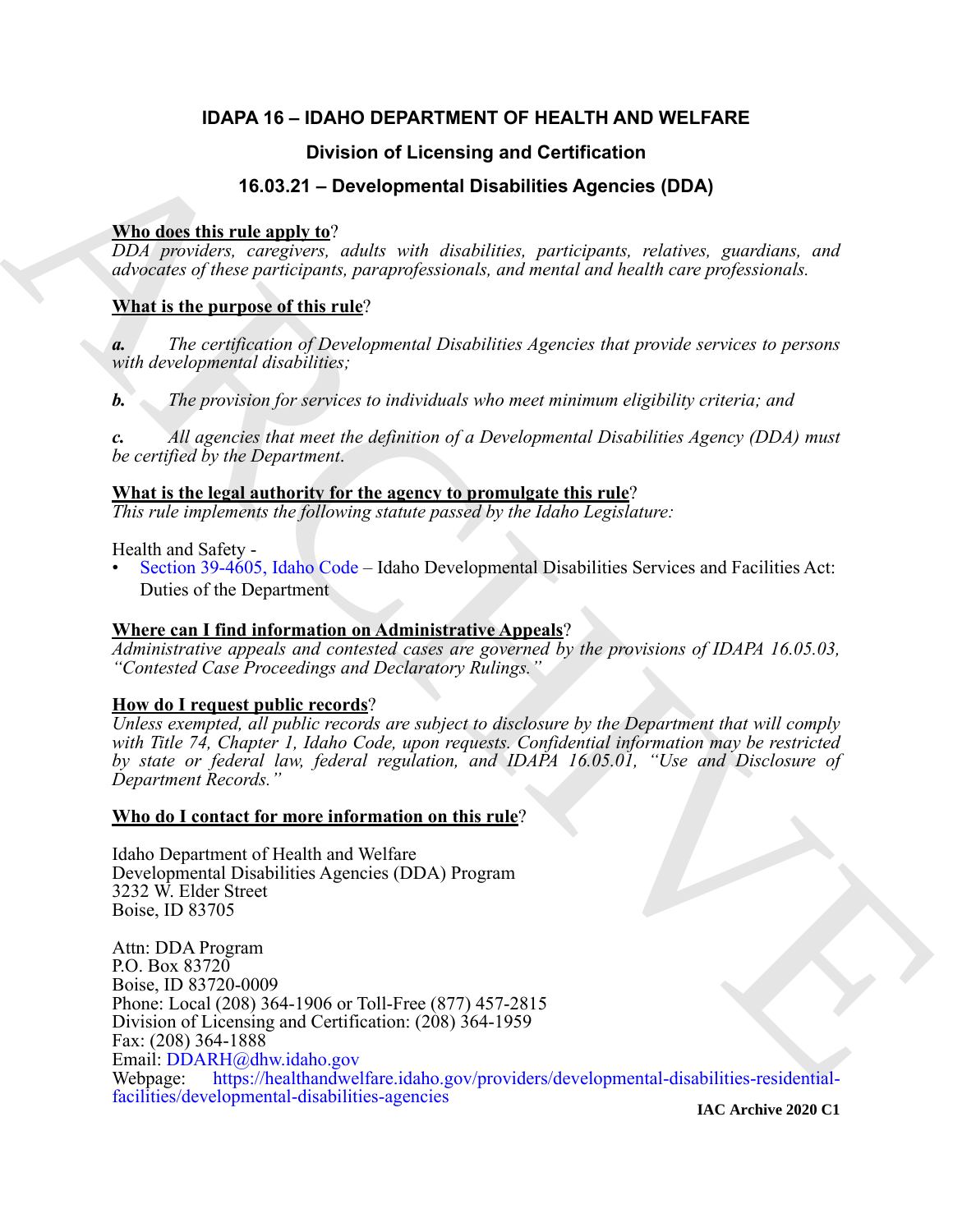# *Table of Contents*

| 16.03.21 - Developmental Disabilities Agencies (DDA)                                |  |
|-------------------------------------------------------------------------------------|--|
|                                                                                     |  |
|                                                                                     |  |
|                                                                                     |  |
| 009. Criminal History And Background Check Requirements.  4                         |  |
|                                                                                     |  |
|                                                                                     |  |
| SERVICES PROVIDED BY DEVELOPMENTAL DISABILITIES AGENCIES                            |  |
|                                                                                     |  |
|                                                                                     |  |
| <b>CERTIFICATION REQUIREMENTS FOR DEVELOPMENTAL DISABILITIES</b><br><b>AGENCIES</b> |  |
|                                                                                     |  |
|                                                                                     |  |
|                                                                                     |  |
|                                                                                     |  |
| 111. Department's Written Decision Regarding Application For Certification.  8      |  |
|                                                                                     |  |
|                                                                                     |  |
|                                                                                     |  |
|                                                                                     |  |
|                                                                                     |  |
|                                                                                     |  |
|                                                                                     |  |
|                                                                                     |  |
| <b>RULE ENFORCEMENT PROCESS AND REMEDIES</b>                                        |  |
|                                                                                     |  |
|                                                                                     |  |
|                                                                                     |  |
|                                                                                     |  |
|                                                                                     |  |
|                                                                                     |  |
| STAFFING REQUIREMENTS AND PROVIDER QUALIFICATIONS                                   |  |
|                                                                                     |  |
|                                                                                     |  |
|                                                                                     |  |
|                                                                                     |  |
|                                                                                     |  |
|                                                                                     |  |
| FACILITY, SAFETY, AND HEALTH STANDARDS                                              |  |
| 500. Facility Standards For Agencies Providing Center-Based Services.  15           |  |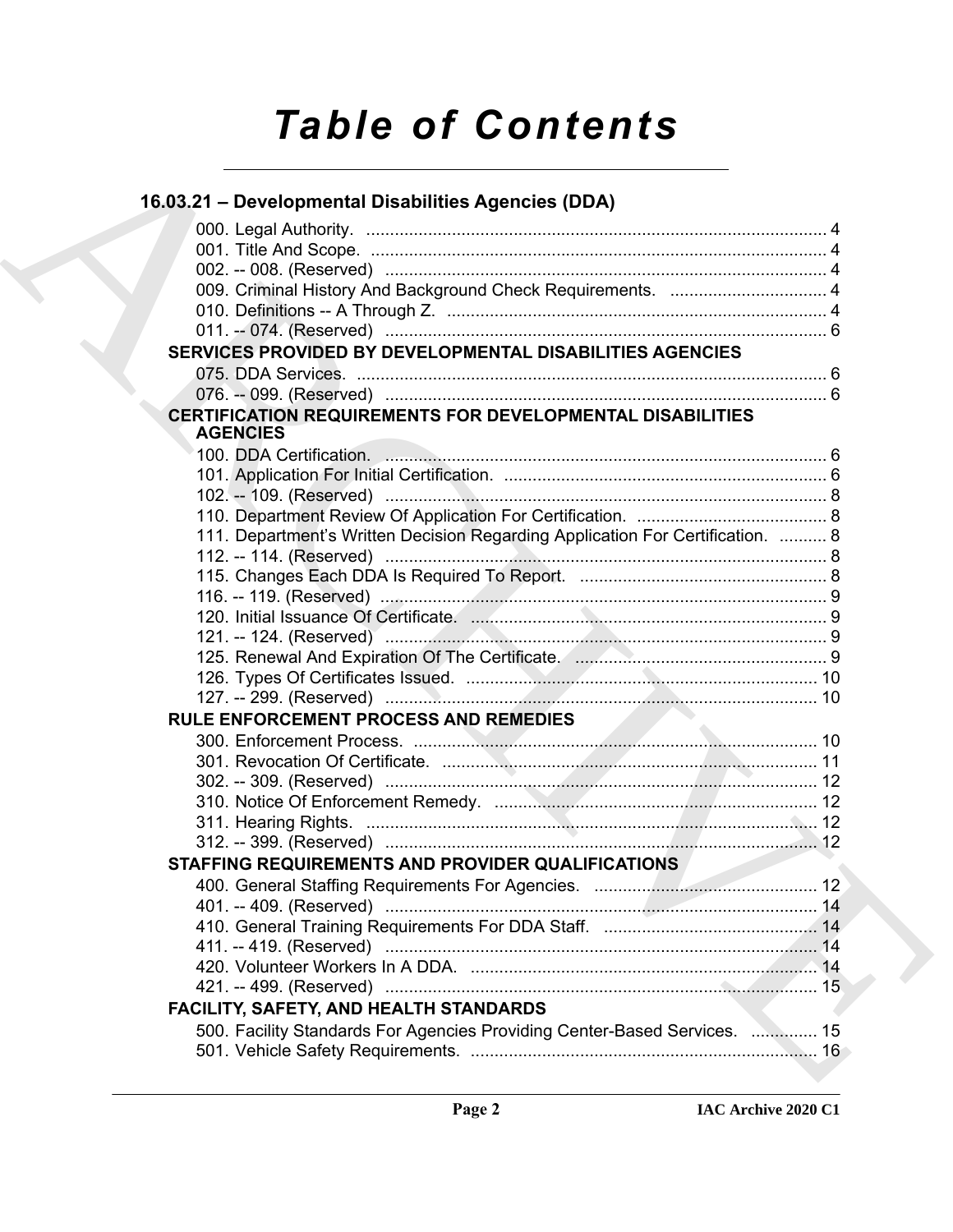# *Table of Contents (cont'd)*

| 520. Setting Requirements For Agencies Delivering                         |  |
|---------------------------------------------------------------------------|--|
|                                                                           |  |
|                                                                           |  |
| <b>PROGRAM REQUIREMENTS</b>                                               |  |
|                                                                           |  |
|                                                                           |  |
|                                                                           |  |
|                                                                           |  |
|                                                                           |  |
| QUALITY ASSURANCE, PARTICIPANT RIGHTS, REQUIRED POLICIES, ETC.            |  |
|                                                                           |  |
|                                                                           |  |
|                                                                           |  |
|                                                                           |  |
| 910. Obligation To Report Abuse, Neglect, Exploitation, And Injuries.  23 |  |
|                                                                           |  |
| 915. Policies And Procedures Regarding Development Of Social Skills And   |  |
|                                                                           |  |
|                                                                           |  |
|                                                                           |  |
|                                                                           |  |
|                                                                           |  |
|                                                                           |  |
|                                                                           |  |
|                                                                           |  |
|                                                                           |  |
|                                                                           |  |
|                                                                           |  |
|                                                                           |  |
|                                                                           |  |
|                                                                           |  |
|                                                                           |  |
|                                                                           |  |
|                                                                           |  |
|                                                                           |  |
|                                                                           |  |
|                                                                           |  |
|                                                                           |  |
|                                                                           |  |
|                                                                           |  |
|                                                                           |  |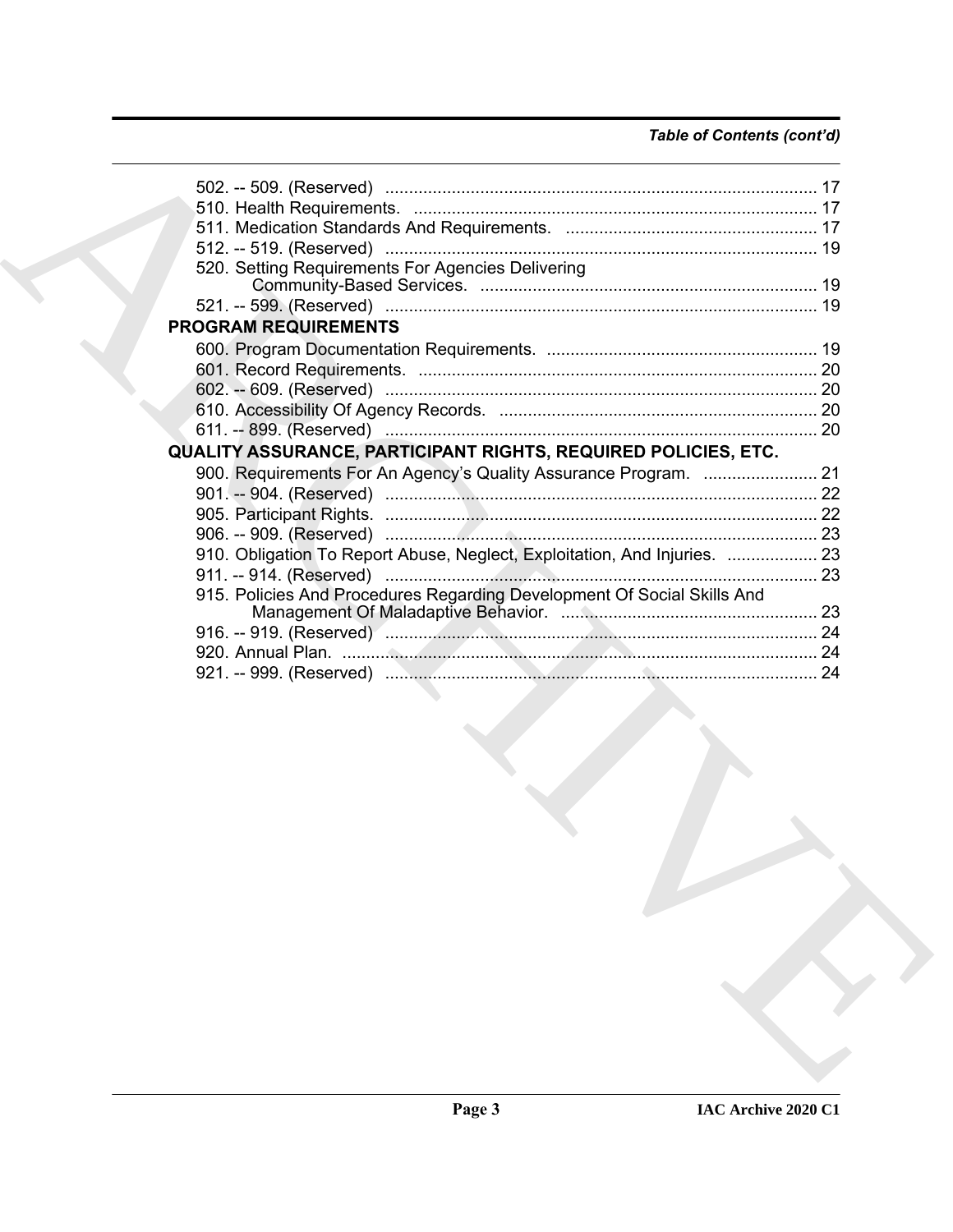# **16.03.21 – DEVELOPMENTAL DISABILITIES AGENCIES (DDA)**

#### <span id="page-3-19"></span><span id="page-3-1"></span><span id="page-3-0"></span>**000. LEGAL AUTHORITY.**

#### <span id="page-3-20"></span><span id="page-3-2"></span>**001. TITLE AND SCOPE.**

#### <span id="page-3-3"></span>**002. -- 008. (RESERVED)**

# <span id="page-3-8"></span><span id="page-3-7"></span><span id="page-3-6"></span><span id="page-3-4"></span>**009. CRIMINAL HISTORY AND BACKGROUND CHECK REQUIREMENTS.**

#### <span id="page-3-9"></span><span id="page-3-5"></span>**010. DEFINITIONS -- A THROUGH Z.**

<span id="page-3-18"></span><span id="page-3-17"></span><span id="page-3-16"></span><span id="page-3-15"></span><span id="page-3-14"></span><span id="page-3-13"></span><span id="page-3-12"></span><span id="page-3-11"></span><span id="page-3-10"></span>

| ------ |                                                                       |  |            |
|--------|-----------------------------------------------------------------------|--|------------|
|        | For the purposes of this chapter of rules, the following terms apply. |  | $(7-1-11)$ |

| Idaho.                                | The Idaho Board of Health and Welfare is authorized under the "Idaho Developmental Disabilities Services and<br>Facilities Act," Section 39-4605, Idaho Code, to adopt rules governing Developmental Disabilities Agencies in                                                                                                                                                                                                                               | $(7-1-11)$ |
|---------------------------------------|-------------------------------------------------------------------------------------------------------------------------------------------------------------------------------------------------------------------------------------------------------------------------------------------------------------------------------------------------------------------------------------------------------------------------------------------------------------|------------|
| 001.                                  | TITLE AND SCOPE.                                                                                                                                                                                                                                                                                                                                                                                                                                            |            |
| 01.                                   | Title. These rules are titled IDAPA 16.03.21, "Developmental Disabilities Agencies (DDA)."                                                                                                                                                                                                                                                                                                                                                                  | $(7-1-11)$ |
| 02.                                   | Scope. These rules govern:                                                                                                                                                                                                                                                                                                                                                                                                                                  | $(7-1-11)$ |
| a.<br>developmental disabilities; and | The certification of Developmental Disabilities Agencies that provide services to persons with                                                                                                                                                                                                                                                                                                                                                              | $(7-1-11)$ |
| b.<br>402, Idaho Code.                | The provision for services to individuals who meet minimum eligibility criteria under Section 66-                                                                                                                                                                                                                                                                                                                                                           | $(7-1-11)$ |
|                                       | All agencies that meet the definition of a Developmental Disabilities Agency (DDA) in Section 010<br>of these rules must be certified by the Department in accordance with the requirements in this chapter of rules.                                                                                                                                                                                                                                       | $(7-1-11)$ |
| $002. - 008.$                         | (RESERVED)                                                                                                                                                                                                                                                                                                                                                                                                                                                  |            |
| 009.                                  | CRIMINAL HISTORY AND BACKGROUND CHECK REQUIREMENTS.                                                                                                                                                                                                                                                                                                                                                                                                         |            |
| 01.<br>Background Checks."            | Verification of Compliance. The agency must verify that all employees, subcontractors, agents of<br>the agency, and volunteers delivering DDA services have complied with IDAPA 16.05.06, "Criminal History and                                                                                                                                                                                                                                             | $(7-1-11)$ |
| 02.                                   | Requirement to Report Additional Criminal Convictions, Pending Investigations, or Pending<br>Charges. Once an employee, subcontractor, agent of the agency, or volunteer delivering DDA services has received a<br>criminal history clearance, any additional criminal convictions, pending investigations, or pending charges must be<br>reported to the Department or its designee when the agency learns of the convictions, investigations, or charges. | $(7-1-11)$ |
| 010.                                  | <b>DEFINITIONS -- A THROUGH Z.</b><br>For the purposes of this chapter of rules, the following terms apply.                                                                                                                                                                                                                                                                                                                                                 | $(7-1-11)$ |
| 01.<br>Appendix A.                    | ADA. The "Americans with Disabilities Act Accessibility Guidelines," under 28 CFR Part 36,                                                                                                                                                                                                                                                                                                                                                                  | $(7-1-11)$ |
| 02.                                   | Adult. A person who is eighteen (18) years of age or older.                                                                                                                                                                                                                                                                                                                                                                                                 | $(7-1-11)$ |
| 03.                                   | Agency. A developmental disabilities agency (DDA) as defined in Section 010 of this rule.                                                                                                                                                                                                                                                                                                                                                                   | $(7-1-11)$ |
| 04.                                   | Board. The Idaho State Board of Health and Welfare.                                                                                                                                                                                                                                                                                                                                                                                                         | $(7-1-11)$ |
| 05.                                   | Clinical Supervision. Initial direction and procedural guidance by a professional and periodic<br>inspection of the actual work performed at the service delivery site.                                                                                                                                                                                                                                                                                     | $(7-1-11)$ |
| 06.                                   | Communicable Disease. A disease that may be transmitted from one (1) person or an animal to<br>another person either by direct contact or through an intermediate host, vector, inanimate object, or other means that<br>may result in infection, illness, disability, or death.                                                                                                                                                                            | $(7-1-11)$ |
| 07.                                   | Deficiency. A determination of non-compliance with a specific rule or part of rule.                                                                                                                                                                                                                                                                                                                                                                         | $(7-1-11)$ |
| 08.                                   | Department. The Idaho Department of Health and Welfare.                                                                                                                                                                                                                                                                                                                                                                                                     | $(7-1-11)$ |
| 09.                                   | Developmental Disabilities Agency (DDA). A DDA is an agency that is:                                                                                                                                                                                                                                                                                                                                                                                        | $(7-1-11)$ |
|                                       |                                                                                                                                                                                                                                                                                                                                                                                                                                                             |            |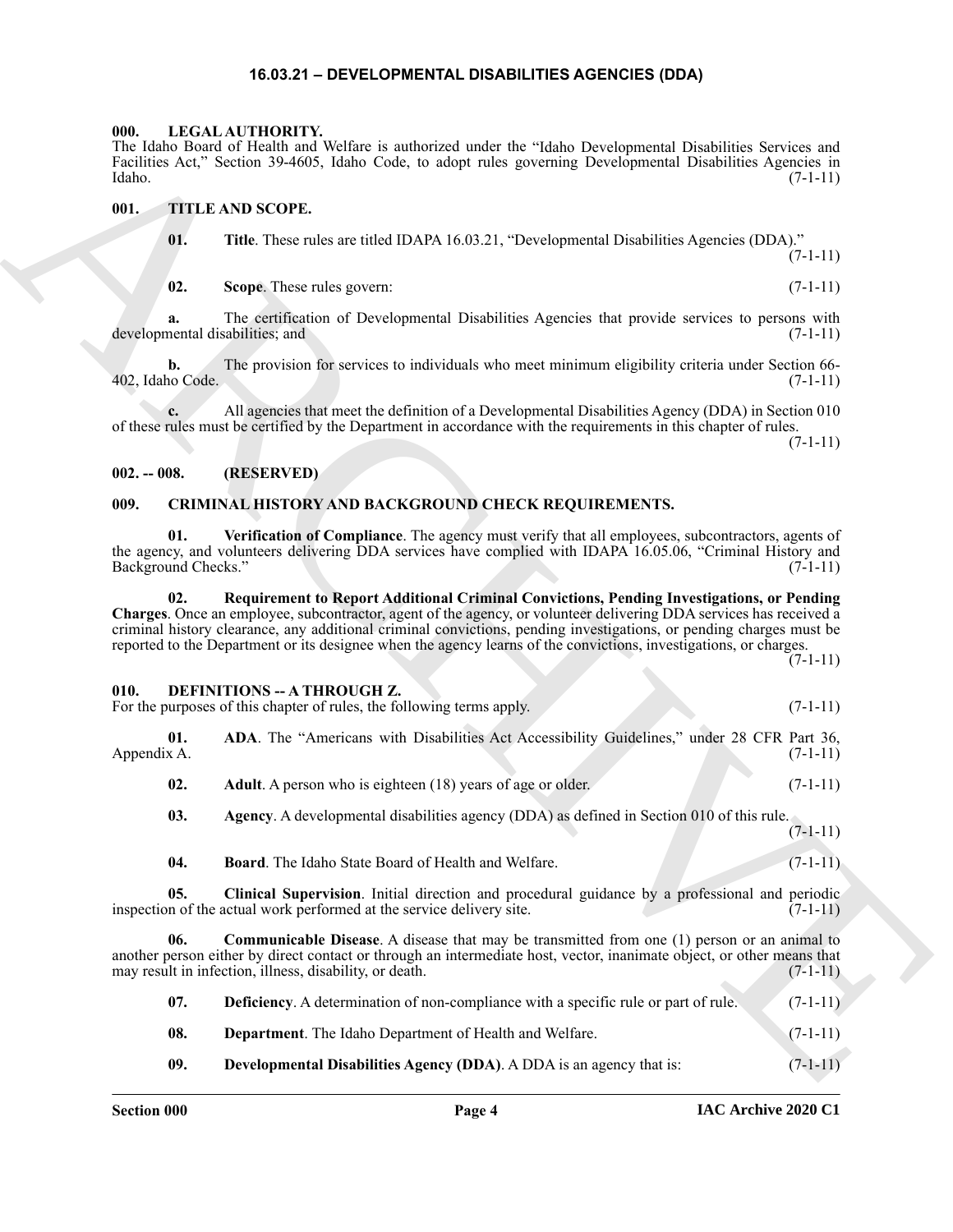**a.** A type of developmental disabilities facility, defined in Section 39-4604, Idaho Code, that is nonresidential and provides services on an outpatient basis; (7-1-11) (7-1-11)

**b.** Certified by the Department to provide services to people with developmental disabilities, according to this chapter of rules; and  $(7-1-11)$ 

<span id="page-4-0"></span>**c.** A business entity, open for business to the general public. (7-1-11)

**10. Developmental Disability**. A developmental disability, defined in Section 66-402, Idaho Code, means a chronic disability of a person which appears before the age of twenty-two (22) years of age and: (7-1-11)

**a.** Is attributable to an impairment, such as intellectual disability, cerebral palsy, epilepsy, autism, or other condition found to be closely related to or similar to one (1) of these impairments that requires similar treatment or services, or is attributable to dyslexia resulting from such impairments; and (7-1-11)

**b.** Results in substantial functional limitations in three (3) or more of the following areas of major life activity: self-care, receptive and expressive language, learning, mobility, self-direction, capacity for independent living, or economic self-sufficiency; and (7-1-11)

**c.** Reflects the need for a combination and sequence of special, interdisciplinary or generic care, treatment or other services which are of lifelong or extended duration and individually planned and coordinated.

(7-1-11)

<span id="page-4-1"></span>**11. Human Services Field**. A particular area of academic study in health care, social services, <br>1. behavioral science or counseling. education, behavioral science or counseling.

<span id="page-4-2"></span>**12. Measurable Objective**. A statement in specific and concrete terms that describes the observable results of the skill to be acquired. (7-1-11)

<span id="page-4-3"></span>**13. Paraprofessional**. A person delivering support services who meets the qualifications required in Section 400 of these rules. (7-1-11)

**14. Participant**. A person who has been identified as having a developmental disability defined in 10 of this rule, and who is receiving services through a DDA. (7-1-11) Section 010 of this rule, and who is receiving services through a DDA.

<span id="page-4-7"></span><span id="page-4-6"></span><span id="page-4-5"></span><span id="page-4-4"></span>**15. Plan of Service**. An initial or annual plan that identifies all services and supports. (7-1-11)

**16.** Practitioner of the Healing Arts, Licensed. A licensed physician, physician assistant, or nurse practitioner. (7-1-11) practitioner.  $(7-1-11)$ 

**17. Professional**. A professional delivering services within the scope of their practice and who meets the qualifications required in Section 400 of these rules. (7-1-11)

<span id="page-4-8"></span>**18. Program Implementation Plan**. A plan that details how intervention goals from the plan of (7-1-11) (7-1-11) service will be accomplished.

<span id="page-4-10"></span><span id="page-4-9"></span>**19. Provider**. An agency, or an individual working for an agency, that furnishes DDA services under the provisions of these rules.  $(7-1-11)$ 

**Department of Nearth and Wolfins**<br>
According that the contemporal deported a provide a signification of the state of the contemporal deported in the state of the contemporal deported in the state of the contemporal depor **20. Provisional Certificate**. A certificate issued by the Department to a DDA with deficiencies that do not adversely affect the health or safety of participants. A provisional certificate is issued contingent upon the correction of deficiencies in accordance with an agreed-upon plan. A provisional certificate is issued for a specific period of time, up to, but not to exceed, six  $(6)$  months.  $(7-1-11)$ 

<span id="page-4-11"></span>**21. Repeat Deficiency**. A violation or deficiency found on a resurvey or revisit to a DDA that was also found during the previous survey or visit. (7-1-11)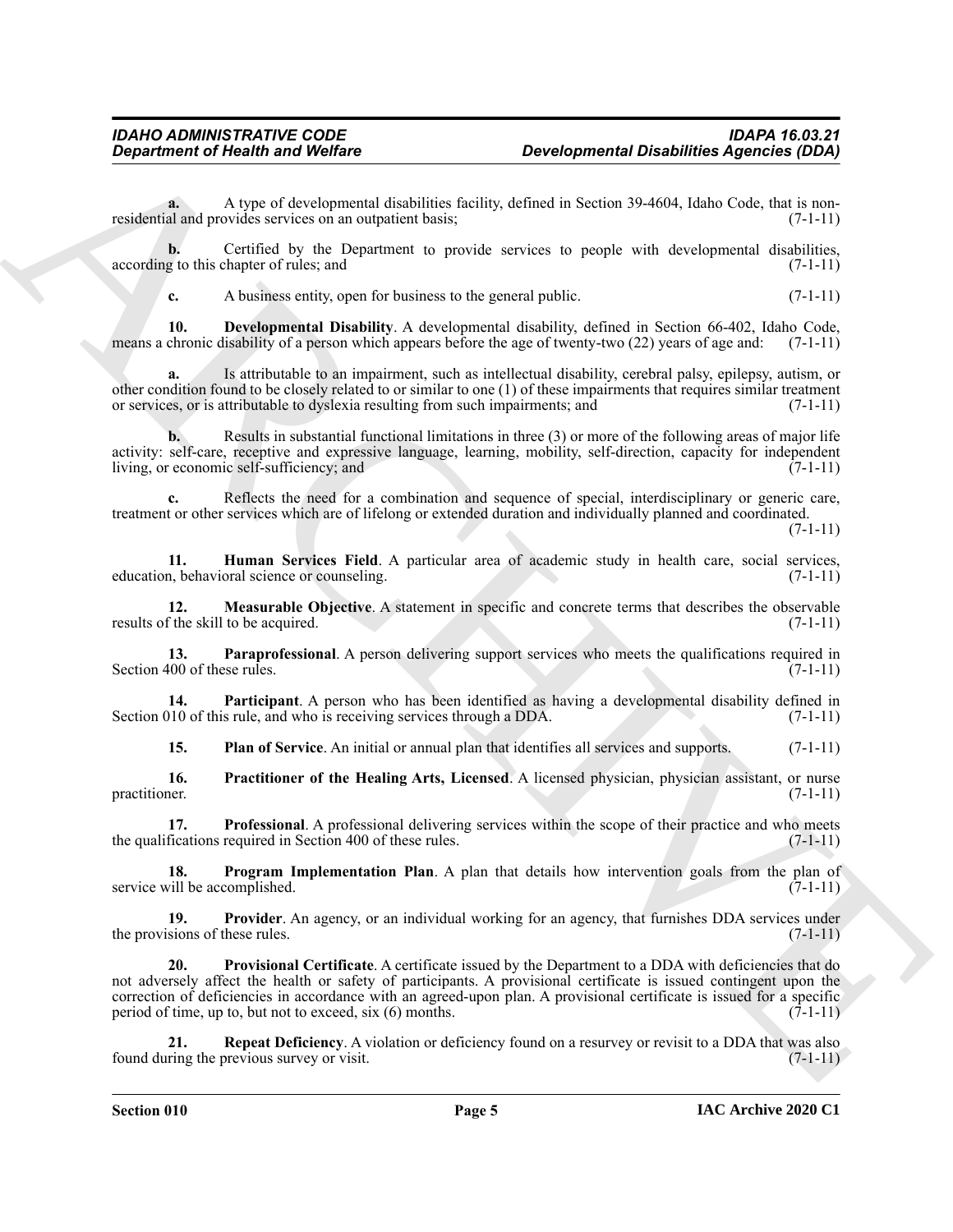- <span id="page-5-19"></span>**22. Staff**. Employees or contractors of an agency who deliver services. (7-1-11)
- <span id="page-5-20"></span>**23. Survey**. A review conducted by the Department to determine compliance with statutes and rules.  $(7-1-11)$

<span id="page-5-1"></span><span id="page-5-0"></span>**011. -- 074. (RESERVED)**

# <span id="page-5-21"></span>**SERVICES PROVIDED BY DEVELOPMENTAL DISABILITIES AGENCIES (Sections 075-099)**

# <span id="page-5-16"></span><span id="page-5-2"></span>**075. DDA SERVICES.**

A DDA provides services that include evaluation, diagnostic, training, treatment, and support services that are provided on an outpatient basis to persons with developmental disabilities and may be community-based, homebased, or center-based in accordance with the requirements of this chapter. A DDA may provide the following services as specified on its certificate under Section 120 of these rules. (7-1-11) (7-1-11)

<span id="page-5-18"></span>**01. Support Services**. Support services may include supervision for a participant, as well as assisting and facilitating the participant's integration into the community.  $(7-1-11)$ 

<span id="page-5-17"></span>**02. Intervention Services**. Intervention services include outcome-based therapeutic services, professional consultation services, as well as education and training for families caring for participants with developmental disabilities. (7-1-11)

#### <span id="page-5-4"></span><span id="page-5-3"></span>**076. -- 099. (RESERVED)**

# <span id="page-5-13"></span><span id="page-5-11"></span><span id="page-5-10"></span>**CERTIFICATION REQUIREMENTS FOR DEVELOPMENTAL DISABILITIES AGENCIES (Sections 100-199)**

#### <span id="page-5-5"></span>**100. DDA CERTIFICATION.**

**01. Certification Required**. Before any agency can operate as a DDA, it must obtain DDA certification from the Department. No agency may provide services until the Department has approved the application for certification. No agency may provide services without a current certificate. (7-1-11)

<span id="page-5-12"></span>**02. Application for Certification**. All DDAs must apply for certification under Section 101 of these rules. (7-1-11)

<span id="page-5-15"></span>**03. Restriction on Certification**. A business entity established by a parent for the sole purpose of providing DDA services to their own child cannot be certified as a DDA. (7-1-11)

<span id="page-5-14"></span>**04. Effect of Previous Revocation or Denial of a Certificate or License**. The Department is not required to consider the application of any operator, administrator, or owner of an agency who has had their license or certification denied or revoked until five  $(5)$  years have lapsed from the date of denial or revocation.  $(7-1-11)$ 

# <span id="page-5-7"></span><span id="page-5-6"></span>**101. APPLICATION FOR INITIAL CERTIFICATION.**

<span id="page-5-9"></span><span id="page-5-8"></span>**01.** Open Application. An application for certification from new agencies will be accepted on an open and continuous basis. (7-1-11)

**Expansion of Health and Wolfins<br>
22.** Stuff. European or continuous of an agency who determines to consider a specific (DDA)<br>
23. Stuff. European or continuous or determines to docume compleme with ratio and  $\alpha$  in the **02. Content of Application for Certification**. Application for certification must be made on the Department-approved form available by contacting the Department. The application and supporting documents must be received by the Department at least sixty (60) days prior to the planned opening date and include all of the following: (7-1-11)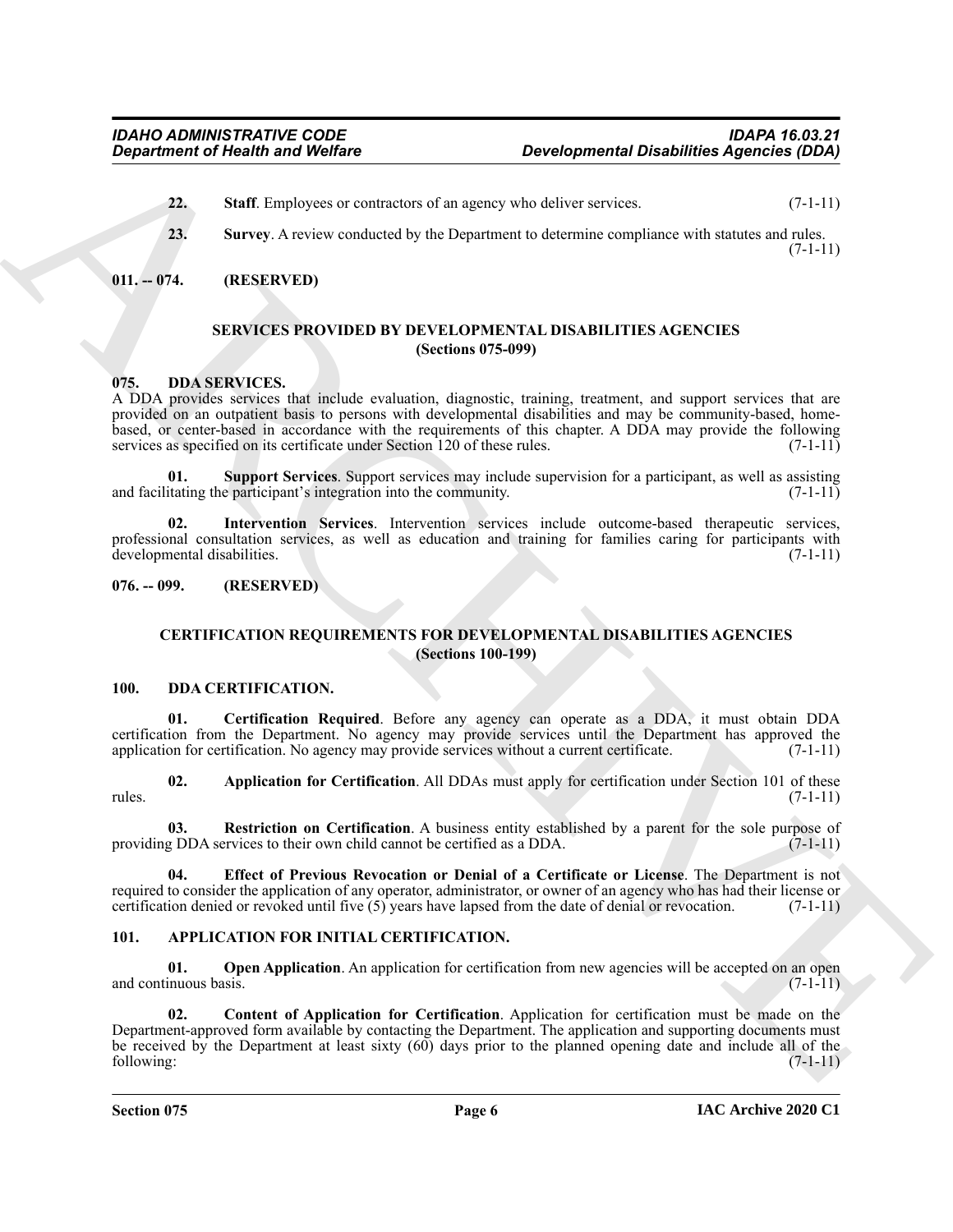**a.** Name, address, and telephone number of the agency; (7-1-11) **b.** Types of services to be provided by the agency and the anticipated capacity of each service;  $(7-1-11)$ 

**c.** The geographic service area of the agency as indicated by counties that will be served; (7-1-11)

**d.** The anticipated date for the initiation of services; (7-1-11)

**e.** An accurate and complete statement of all business names of the agency as filed with the Secretary of State, whether an assumed business name, partnership, corporation, limited liability company or other entity, that identifies each owner with more than five percent (5%) interest in the agency, and the management structure of the  $a$ gency;  $(7-1-11)$ 

**f.** A statement that the agency is in compliance with these rules and all other applicable local, state and federal requirements, including an assurance that the agency complies with pertinent state and federal requirements governing equal opportunity and nondiscrimination; (7-1-11) (7-1-11)

**Experiment of Nearly Modern Constraints of New Applications and the subset of the subset of New Applications and Constraints of New Applications and Constraints of New Applications are the subset of New Applications and g.** A written code of ethics policy adopting a code of ethics relevant to professional activities with participants and colleagues, in practice settings. The policy must articulate basic values, ethical principles and standards for confidentiality, conflict of interest, exploitation, and inappropriate boundaries in an agency's relationship with participants, relatives, or with other agencies. This code of ethics must reflect nationally-recognized standards of practice; (7-1-11)

**h.** A copy of the proposed organizational chart or plan for staffing of the agency; (7-1-11)

**i.** Staff qualifications including resumes, job descriptions, evidence of compliance with criminal history and background check requirements in Section 009.01 through 009.03 of these rules, and copies of state licenses and certificates for staff when applicable; (7-1-11)

**j.** Written policies and procedures that address professionals entering the field are being provided, or have completed, increased supervision for a period of six  $(6)$  months;  $(7-1-11)$ 

**k.** Written transportation safety policies and procedures required in Section 501 of these rules;

(7-1-11)

**l.** Staff and participant illness policy, communicable disease policy, and other health-related policies and procedures required in Section 510 of these rules; (7-1-11)

**m.** Written policies and procedures that address special medical or health care needs of participants required in Section 510 of these rules; (7-1-11)

**n.** Written medication policies and procedures to meet requirements in Section 511 of these rules;  $(7-1-11)$ 

**o.** Written admission, transfer, and transition policies and procedures; (7-1-11)

**p.** Written description of the agency's quality assurance program developed to meet requirements in 000 of these rules; Section 900 of these rules:

**q.** Written participant grievance policies and procedures to meet requirements in Section 905 of these rules;  $(7-1-11)$ 

**r.** Written policies and procedures for reporting incidents to the adult or child protection authority and to the Department to meet requirements in Section 910 of these rules;  $(7-1-11)$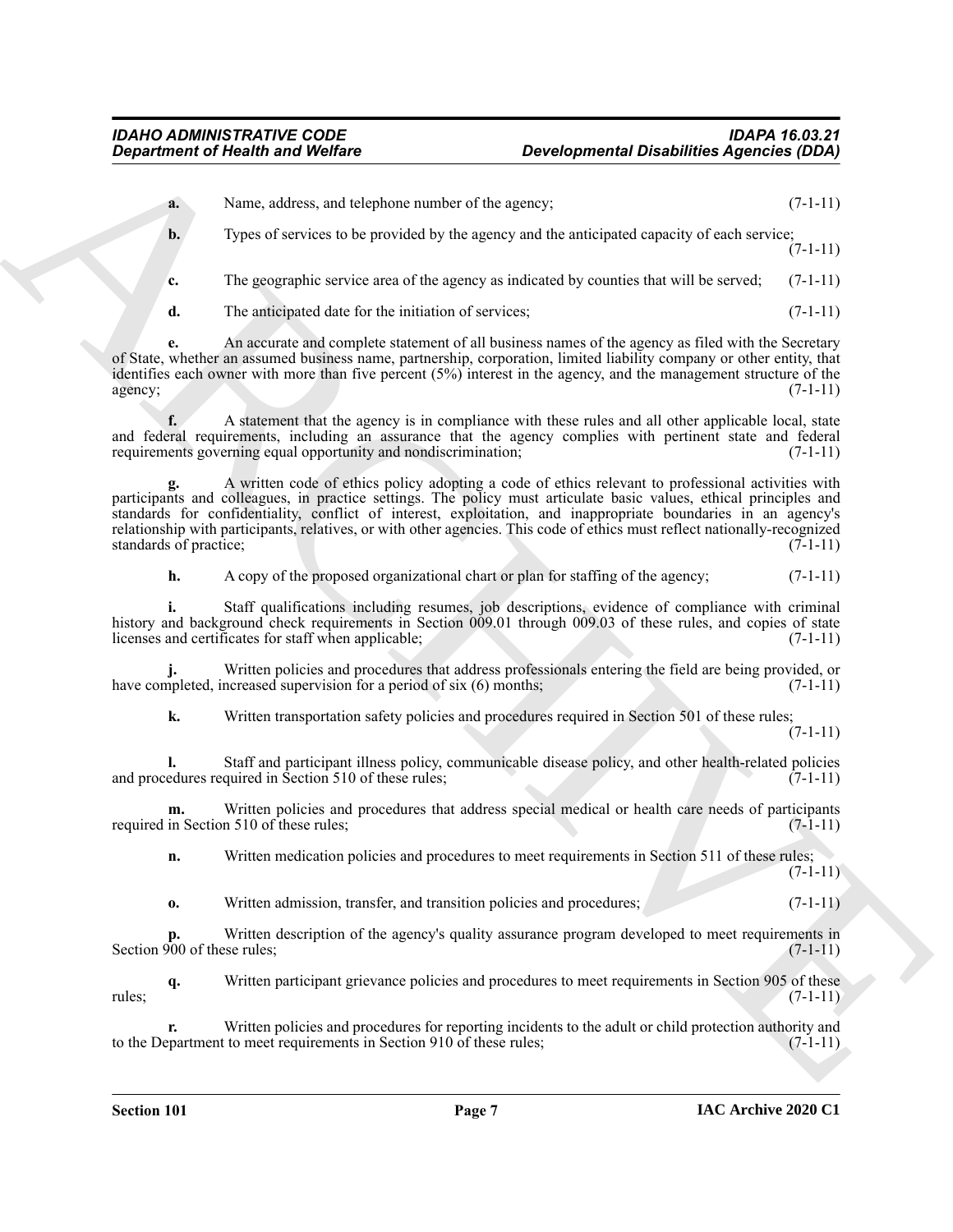| Written policies and procedures that address the development of participants' social skills and the<br>s.<br>management of participants' inappropriate behavior to meet requirements in Section 915 of these rules;<br>Written description of the program records system including a completed sample of a plan of<br>service for participants, program implementation plan, and a monitoring record;<br>Written description of the fiscal record system including a sample of program billing; and $(7-1-11)$<br>u.<br>Any other information requested by the Department for determining the agency's compliance with<br>v.<br>these rules or the agency's ability to provide the services for which certification is requested.<br>When center-based services are to be provided, the following are also required for each service<br>w.<br>location:<br>A site review must be completed by the Department prior to the initiation of center based services;<br>1.<br>Address and telephone number for each service location;<br>ii.<br>iii.<br>A checklist that verifies compliance with the ADA requirements under Section 500 of these rules;<br>Evidence of a local fire safety inspection;<br>iv.<br>Evidence of compliance with local building and zoning codes, including occupancy permit;<br>V.<br>Written policies and procedures covering the protection of all persons in the event of fire and other<br>$\overline{vi}$ .<br>emergencies under Section 500 of these rules; and<br>Written policies and procedures regarding emergency evacuation procedures.<br>vii.<br>$102. - 109.$<br>(RESERVED)<br>DEPARTMENT REVIEW OF APPLICATION FOR CERTIFICATION.<br><b>110.</b><br>Upon receipt of the application form and initial application materials, the Department will review the materials to<br>determine if the agency has systems in place, that if properly implemented, would result in regulatory compliance.<br>DEPARTMENT'S WRITTEN DECISION REGARDING APPLICATION FOR CERTIFICATION.<br>111.<br>The Department will provide to the agency, within thirty (30) days of the date the completed application packet is<br>received, a written decision regarding certification. An application is considered completed when all required<br>documents are received and in compliance with these rules.<br>$(7-1-11)$<br>$112. - 114.$<br>(RESERVED)<br>115.<br>CHANGES EACH DDA IS REQUIRED TO REPORT.<br>01.<br>$(7-1-11)$<br><b>Change of Ownership or Physical Location.</b><br>The DDA must notify the Department at least thirty (30) days prior to any anticipated change in<br>a.<br>ownership or physical location. In order to continue operation after any such anticipated change, the DDA must<br>receive an updated certificate from the Department that reflects the change. An agency that fails to notify the<br>Department of such changes is operating without a certificate.<br>When an agency plans to provide center-based services in a new physical location, on a temporary<br>b.<br>or permanent basis, the Department will conduct a site review within thirty (30) days after the agency has relocated. | <b>Department of Health and Welfare</b> | <b>Developmental Disabilities Agencies (DDA)</b> |            |
|-----------------------------------------------------------------------------------------------------------------------------------------------------------------------------------------------------------------------------------------------------------------------------------------------------------------------------------------------------------------------------------------------------------------------------------------------------------------------------------------------------------------------------------------------------------------------------------------------------------------------------------------------------------------------------------------------------------------------------------------------------------------------------------------------------------------------------------------------------------------------------------------------------------------------------------------------------------------------------------------------------------------------------------------------------------------------------------------------------------------------------------------------------------------------------------------------------------------------------------------------------------------------------------------------------------------------------------------------------------------------------------------------------------------------------------------------------------------------------------------------------------------------------------------------------------------------------------------------------------------------------------------------------------------------------------------------------------------------------------------------------------------------------------------------------------------------------------------------------------------------------------------------------------------------------------------------------------------------------------------------------------------------------------------------------------------------------------------------------------------------------------------------------------------------------------------------------------------------------------------------------------------------------------------------------------------------------------------------------------------------------------------------------------------------------------------------------------------------------------------------------------------------------------------------------------------------------------------------------------------------------------------------------------------------------------------------------------------------------------------------------------------------------------------------------------------------------------------------------------------------------------------------------------------------------------------------------------------------------------------------------------------------------------------------------------------------------------------------------------------------------------------------------------|-----------------------------------------|--------------------------------------------------|------------|
|                                                                                                                                                                                                                                                                                                                                                                                                                                                                                                                                                                                                                                                                                                                                                                                                                                                                                                                                                                                                                                                                                                                                                                                                                                                                                                                                                                                                                                                                                                                                                                                                                                                                                                                                                                                                                                                                                                                                                                                                                                                                                                                                                                                                                                                                                                                                                                                                                                                                                                                                                                                                                                                                                                                                                                                                                                                                                                                                                                                                                                                                                                                                                           |                                         |                                                  | $(7-1-11)$ |
|                                                                                                                                                                                                                                                                                                                                                                                                                                                                                                                                                                                                                                                                                                                                                                                                                                                                                                                                                                                                                                                                                                                                                                                                                                                                                                                                                                                                                                                                                                                                                                                                                                                                                                                                                                                                                                                                                                                                                                                                                                                                                                                                                                                                                                                                                                                                                                                                                                                                                                                                                                                                                                                                                                                                                                                                                                                                                                                                                                                                                                                                                                                                                           |                                         |                                                  | $(7-1-11)$ |
|                                                                                                                                                                                                                                                                                                                                                                                                                                                                                                                                                                                                                                                                                                                                                                                                                                                                                                                                                                                                                                                                                                                                                                                                                                                                                                                                                                                                                                                                                                                                                                                                                                                                                                                                                                                                                                                                                                                                                                                                                                                                                                                                                                                                                                                                                                                                                                                                                                                                                                                                                                                                                                                                                                                                                                                                                                                                                                                                                                                                                                                                                                                                                           |                                         |                                                  |            |
|                                                                                                                                                                                                                                                                                                                                                                                                                                                                                                                                                                                                                                                                                                                                                                                                                                                                                                                                                                                                                                                                                                                                                                                                                                                                                                                                                                                                                                                                                                                                                                                                                                                                                                                                                                                                                                                                                                                                                                                                                                                                                                                                                                                                                                                                                                                                                                                                                                                                                                                                                                                                                                                                                                                                                                                                                                                                                                                                                                                                                                                                                                                                                           |                                         |                                                  | $(7-1-11)$ |
|                                                                                                                                                                                                                                                                                                                                                                                                                                                                                                                                                                                                                                                                                                                                                                                                                                                                                                                                                                                                                                                                                                                                                                                                                                                                                                                                                                                                                                                                                                                                                                                                                                                                                                                                                                                                                                                                                                                                                                                                                                                                                                                                                                                                                                                                                                                                                                                                                                                                                                                                                                                                                                                                                                                                                                                                                                                                                                                                                                                                                                                                                                                                                           |                                         |                                                  | $(7-1-11)$ |
|                                                                                                                                                                                                                                                                                                                                                                                                                                                                                                                                                                                                                                                                                                                                                                                                                                                                                                                                                                                                                                                                                                                                                                                                                                                                                                                                                                                                                                                                                                                                                                                                                                                                                                                                                                                                                                                                                                                                                                                                                                                                                                                                                                                                                                                                                                                                                                                                                                                                                                                                                                                                                                                                                                                                                                                                                                                                                                                                                                                                                                                                                                                                                           |                                         |                                                  | $(7-1-11)$ |
|                                                                                                                                                                                                                                                                                                                                                                                                                                                                                                                                                                                                                                                                                                                                                                                                                                                                                                                                                                                                                                                                                                                                                                                                                                                                                                                                                                                                                                                                                                                                                                                                                                                                                                                                                                                                                                                                                                                                                                                                                                                                                                                                                                                                                                                                                                                                                                                                                                                                                                                                                                                                                                                                                                                                                                                                                                                                                                                                                                                                                                                                                                                                                           |                                         |                                                  | $(7-1-11)$ |
|                                                                                                                                                                                                                                                                                                                                                                                                                                                                                                                                                                                                                                                                                                                                                                                                                                                                                                                                                                                                                                                                                                                                                                                                                                                                                                                                                                                                                                                                                                                                                                                                                                                                                                                                                                                                                                                                                                                                                                                                                                                                                                                                                                                                                                                                                                                                                                                                                                                                                                                                                                                                                                                                                                                                                                                                                                                                                                                                                                                                                                                                                                                                                           |                                         |                                                  | $(7-1-11)$ |
|                                                                                                                                                                                                                                                                                                                                                                                                                                                                                                                                                                                                                                                                                                                                                                                                                                                                                                                                                                                                                                                                                                                                                                                                                                                                                                                                                                                                                                                                                                                                                                                                                                                                                                                                                                                                                                                                                                                                                                                                                                                                                                                                                                                                                                                                                                                                                                                                                                                                                                                                                                                                                                                                                                                                                                                                                                                                                                                                                                                                                                                                                                                                                           |                                         |                                                  | $(7-1-11)$ |
|                                                                                                                                                                                                                                                                                                                                                                                                                                                                                                                                                                                                                                                                                                                                                                                                                                                                                                                                                                                                                                                                                                                                                                                                                                                                                                                                                                                                                                                                                                                                                                                                                                                                                                                                                                                                                                                                                                                                                                                                                                                                                                                                                                                                                                                                                                                                                                                                                                                                                                                                                                                                                                                                                                                                                                                                                                                                                                                                                                                                                                                                                                                                                           |                                         |                                                  | $(7-1-11)$ |
|                                                                                                                                                                                                                                                                                                                                                                                                                                                                                                                                                                                                                                                                                                                                                                                                                                                                                                                                                                                                                                                                                                                                                                                                                                                                                                                                                                                                                                                                                                                                                                                                                                                                                                                                                                                                                                                                                                                                                                                                                                                                                                                                                                                                                                                                                                                                                                                                                                                                                                                                                                                                                                                                                                                                                                                                                                                                                                                                                                                                                                                                                                                                                           |                                         |                                                  | $(7-1-11)$ |
|                                                                                                                                                                                                                                                                                                                                                                                                                                                                                                                                                                                                                                                                                                                                                                                                                                                                                                                                                                                                                                                                                                                                                                                                                                                                                                                                                                                                                                                                                                                                                                                                                                                                                                                                                                                                                                                                                                                                                                                                                                                                                                                                                                                                                                                                                                                                                                                                                                                                                                                                                                                                                                                                                                                                                                                                                                                                                                                                                                                                                                                                                                                                                           |                                         |                                                  | $(7-1-11)$ |
|                                                                                                                                                                                                                                                                                                                                                                                                                                                                                                                                                                                                                                                                                                                                                                                                                                                                                                                                                                                                                                                                                                                                                                                                                                                                                                                                                                                                                                                                                                                                                                                                                                                                                                                                                                                                                                                                                                                                                                                                                                                                                                                                                                                                                                                                                                                                                                                                                                                                                                                                                                                                                                                                                                                                                                                                                                                                                                                                                                                                                                                                                                                                                           |                                         |                                                  |            |
|                                                                                                                                                                                                                                                                                                                                                                                                                                                                                                                                                                                                                                                                                                                                                                                                                                                                                                                                                                                                                                                                                                                                                                                                                                                                                                                                                                                                                                                                                                                                                                                                                                                                                                                                                                                                                                                                                                                                                                                                                                                                                                                                                                                                                                                                                                                                                                                                                                                                                                                                                                                                                                                                                                                                                                                                                                                                                                                                                                                                                                                                                                                                                           |                                         |                                                  | $(7-1-11)$ |
|                                                                                                                                                                                                                                                                                                                                                                                                                                                                                                                                                                                                                                                                                                                                                                                                                                                                                                                                                                                                                                                                                                                                                                                                                                                                                                                                                                                                                                                                                                                                                                                                                                                                                                                                                                                                                                                                                                                                                                                                                                                                                                                                                                                                                                                                                                                                                                                                                                                                                                                                                                                                                                                                                                                                                                                                                                                                                                                                                                                                                                                                                                                                                           |                                         |                                                  |            |
|                                                                                                                                                                                                                                                                                                                                                                                                                                                                                                                                                                                                                                                                                                                                                                                                                                                                                                                                                                                                                                                                                                                                                                                                                                                                                                                                                                                                                                                                                                                                                                                                                                                                                                                                                                                                                                                                                                                                                                                                                                                                                                                                                                                                                                                                                                                                                                                                                                                                                                                                                                                                                                                                                                                                                                                                                                                                                                                                                                                                                                                                                                                                                           |                                         |                                                  |            |
|                                                                                                                                                                                                                                                                                                                                                                                                                                                                                                                                                                                                                                                                                                                                                                                                                                                                                                                                                                                                                                                                                                                                                                                                                                                                                                                                                                                                                                                                                                                                                                                                                                                                                                                                                                                                                                                                                                                                                                                                                                                                                                                                                                                                                                                                                                                                                                                                                                                                                                                                                                                                                                                                                                                                                                                                                                                                                                                                                                                                                                                                                                                                                           |                                         |                                                  |            |
|                                                                                                                                                                                                                                                                                                                                                                                                                                                                                                                                                                                                                                                                                                                                                                                                                                                                                                                                                                                                                                                                                                                                                                                                                                                                                                                                                                                                                                                                                                                                                                                                                                                                                                                                                                                                                                                                                                                                                                                                                                                                                                                                                                                                                                                                                                                                                                                                                                                                                                                                                                                                                                                                                                                                                                                                                                                                                                                                                                                                                                                                                                                                                           |                                         |                                                  |            |
|                                                                                                                                                                                                                                                                                                                                                                                                                                                                                                                                                                                                                                                                                                                                                                                                                                                                                                                                                                                                                                                                                                                                                                                                                                                                                                                                                                                                                                                                                                                                                                                                                                                                                                                                                                                                                                                                                                                                                                                                                                                                                                                                                                                                                                                                                                                                                                                                                                                                                                                                                                                                                                                                                                                                                                                                                                                                                                                                                                                                                                                                                                                                                           |                                         |                                                  | $(7-1-11)$ |
|                                                                                                                                                                                                                                                                                                                                                                                                                                                                                                                                                                                                                                                                                                                                                                                                                                                                                                                                                                                                                                                                                                                                                                                                                                                                                                                                                                                                                                                                                                                                                                                                                                                                                                                                                                                                                                                                                                                                                                                                                                                                                                                                                                                                                                                                                                                                                                                                                                                                                                                                                                                                                                                                                                                                                                                                                                                                                                                                                                                                                                                                                                                                                           |                                         |                                                  |            |

# <span id="page-7-0"></span>**102. -- 109. (RESERVED)**

# <span id="page-7-7"></span><span id="page-7-1"></span>**110. DEPARTMENT REVIEW OF APPLICATION FOR CERTIFICATION.**

#### <span id="page-7-8"></span><span id="page-7-2"></span>**111. DEPARTMENT'S WRITTEN DECISION REGARDING APPLICATION FOR CERTIFICATION.**

# <span id="page-7-3"></span>**112. -- 114. (RESERVED)**

# <span id="page-7-4"></span>**115. CHANGES EACH DDA IS REQUIRED TO REPORT.**

#### <span id="page-7-6"></span><span id="page-7-5"></span>**01. Change of Ownership or Physical Location**. (7-1-11)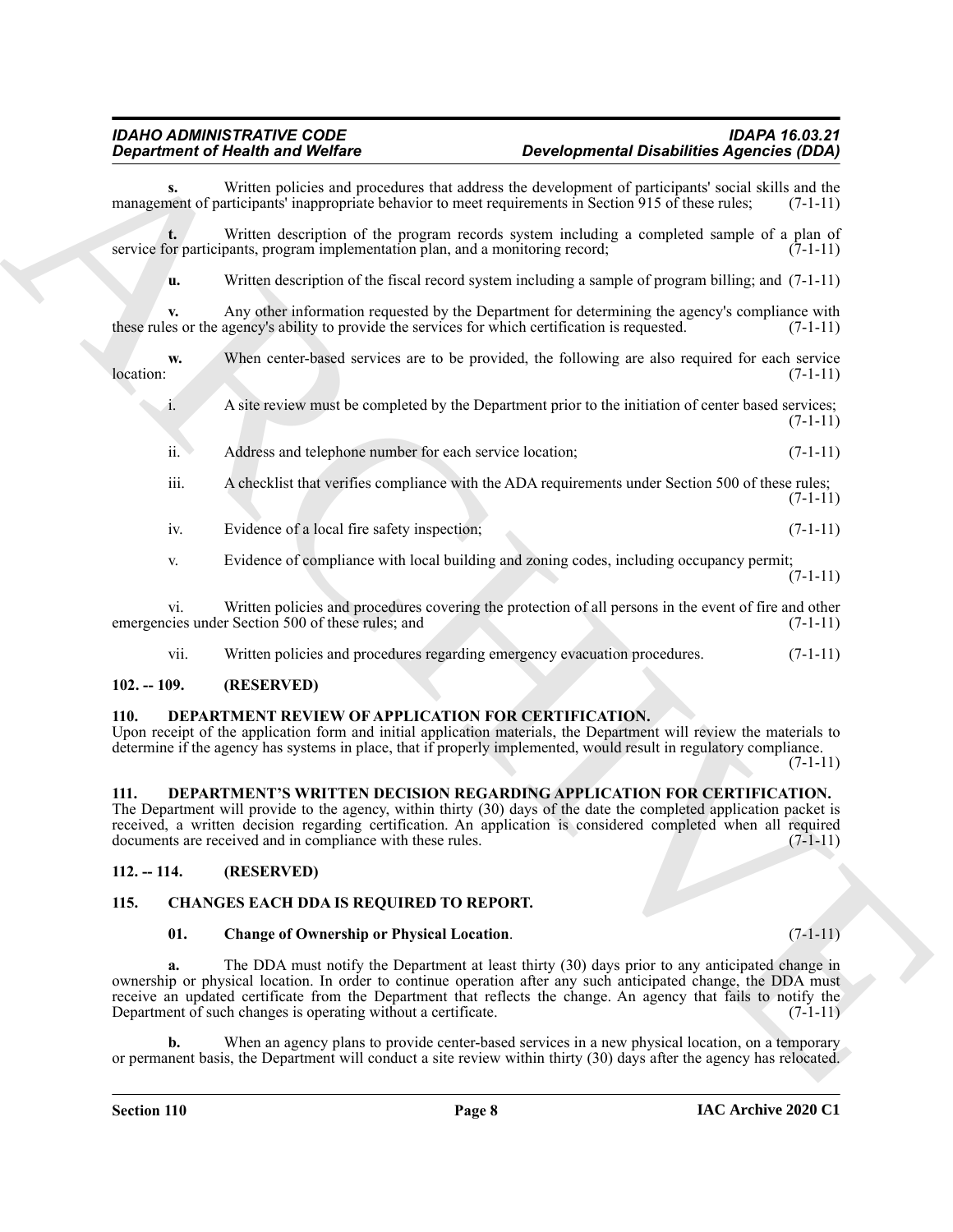# <span id="page-8-4"></span><span id="page-8-0"></span>**116. -- 119. (RESERVED)**

# <span id="page-8-9"></span><span id="page-8-8"></span><span id="page-8-7"></span><span id="page-8-5"></span><span id="page-8-1"></span>**120. INITIAL ISSUANCE OF CERTIFICATE.**

|                                     | <b>Department of Health and Welfare</b>                                                   | <b>Developmental Disabilities Agencies (DDA)</b>                                                                                                                                                                                                                                                                                                                                                                                                                       |            |  |
|-------------------------------------|-------------------------------------------------------------------------------------------|------------------------------------------------------------------------------------------------------------------------------------------------------------------------------------------------------------------------------------------------------------------------------------------------------------------------------------------------------------------------------------------------------------------------------------------------------------------------|------------|--|
|                                     |                                                                                           | Included with the notification required under Subsection 115.01.a. of this rule, the agency must provide:                                                                                                                                                                                                                                                                                                                                                              | $(7-1-11)$ |  |
| i.<br>occupancy permit; and         |                                                                                           | Evidence of review and approval by the local fire and building authorities, including issuance of                                                                                                                                                                                                                                                                                                                                                                      | $(7-1-11)$ |  |
| ii.                                 |                                                                                           | A checklist that verifies compliance with the ADA requirements under Section 500 of these rules.                                                                                                                                                                                                                                                                                                                                                                       | $(7-1-11)$ |  |
| 02.                                 |                                                                                           | Change in Geographic Service Area. The DDA must notify the Department at least thirty (30)<br>days prior to any anticipated change(s) in the geographic service area including counties served. In order to continue<br>operation after any such anticipated change, the DDA must receive an updated certificate from the Department that<br>reflects the change(s). An agency that fails to notify the Department of such changes is operating without a certificate. | $(7-1-11)$ |  |
| $116. - 119.$                       | (RESERVED)                                                                                |                                                                                                                                                                                                                                                                                                                                                                                                                                                                        |            |  |
| 120.                                | <b>INITIAL ISSUANCE OF CERTIFICATE.</b>                                                   |                                                                                                                                                                                                                                                                                                                                                                                                                                                                        |            |  |
| 01.                                 | Department will resurvey the agency prior to the end of the initial certification period. | Initial Certification. When the Department determines that all application requirements have been<br>met, a certificate is issued for a period of up to six $(6)$ months from the initiation of services. During this period, the<br>Department evaluates the agency's ongoing capability to provide services and to comply with these rules. The                                                                                                                      | $(7-1-11)$ |  |
| 02.<br>it is revoked or suspended.  |                                                                                           | <b>Return of Certificate.</b> The certificate is the property of the state and must be returned to the state if                                                                                                                                                                                                                                                                                                                                                        | $(7-1-11)$ |  |
| 03.                                 | to the Department, and may not be transferred or assigned to any other person or entity.  | Certificate Not Transferable. The certificate is issued only to the agency named thereon, only for<br>the period specified on the certificate, and only to the owners and operators as expressed on the application submitted                                                                                                                                                                                                                                          | $(7-1-11)$ |  |
| 04.                                 | where it may be seen readily by the participants and members of the public.               | Availability of Certificate. The certificate must be posted in a conspicuous location in the DDA                                                                                                                                                                                                                                                                                                                                                                       | $(7-1-11)$ |  |
| 05.                                 | qualified to provide prior to the delivery of service. Types of certificates include:     | Service Specific Certification. The certificate must indicate the type of service the agency is                                                                                                                                                                                                                                                                                                                                                                        | $(7-1-11)$ |  |
| a.                                  | Support Services;                                                                         |                                                                                                                                                                                                                                                                                                                                                                                                                                                                        | $(7-1-11)$ |  |
| b.                                  | Intervention Services; or                                                                 |                                                                                                                                                                                                                                                                                                                                                                                                                                                                        | $(7-1-11)$ |  |
| c.                                  | Intervention and Support Services.                                                        |                                                                                                                                                                                                                                                                                                                                                                                                                                                                        | $(7-1-11)$ |  |
| $121. - 124.$                       | (RESERVED)                                                                                |                                                                                                                                                                                                                                                                                                                                                                                                                                                                        |            |  |
| 125.                                | RENEWAL AND EXPIRATION OF THE CERTIFICATE.                                                | An agency must request renewal of its certificate no less than ninety (90) days before the expiration date of the<br>certificate, to ensure there is no lapse in certification. The request must contain any changes in optional services<br>provided and outcomes of the internal quality assurance processes required under Section 900 of these rules. $(7-1-11)$                                                                                                   |            |  |
| 01.<br>longer than three (3) years. |                                                                                           | Issuance of Certificate. The Department issues certificates that are in effect for a period of no                                                                                                                                                                                                                                                                                                                                                                      | $(7-1-11)$ |  |
| a.                                  | The Department will survey each agency seeking renewal of its certificate.                |                                                                                                                                                                                                                                                                                                                                                                                                                                                                        | $(7-1-11)$ |  |
| b.<br>statutes and these rules.     |                                                                                           | The Department will renew the certificate of an agency it finds to be in substantial compliance with                                                                                                                                                                                                                                                                                                                                                                   | $(7-1-11)$ |  |
|                                     |                                                                                           |                                                                                                                                                                                                                                                                                                                                                                                                                                                                        |            |  |
|                                     |                                                                                           |                                                                                                                                                                                                                                                                                                                                                                                                                                                                        |            |  |

# <span id="page-8-10"></span><span id="page-8-6"></span><span id="page-8-2"></span>**121. -- 124. (RESERVED)**

# <span id="page-8-12"></span><span id="page-8-11"></span><span id="page-8-3"></span>**125. RENEWAL AND EXPIRATION OF THE CERTIFICATE.**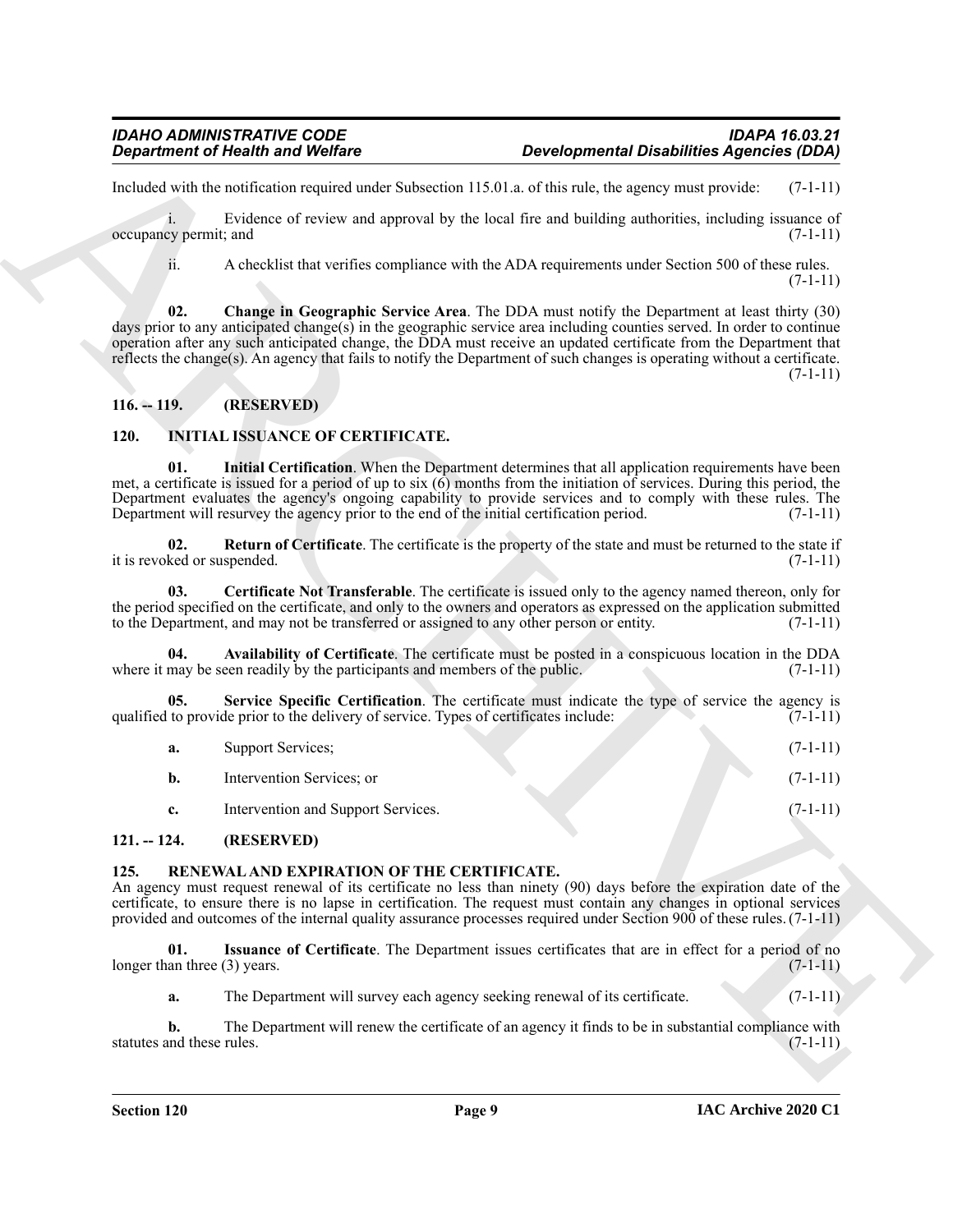# *IDAHO ADMINISTRATIVE CODE IDAPA 16.03.21 Developmental Disabilities Agencies (DDA)*

<span id="page-9-9"></span>**02. Renewal of Certificate**. A certificate may be renewed by the Department when it determines the agency requesting recertification is in substantial compliance with the provisions of this chapter of rules. A certificate issued on the basis of substantial compliance is contingent upon the correction of deficiencies in accordance with a plan developed by the agency and approved by the Department. (7-1-11)

<span id="page-9-7"></span>**03. Expiration Without Timely Request for Renewal**. Expiration of a certificate without a timely or renewal automatically rescinds the agency's certificate to deliver services under these rules. (7-1-11) request for renewal automatically rescinds the agency's certificate to deliver services under these rules.

<span id="page-9-8"></span>**04. National Accreditation**. The Department may accept national accreditation in lieu of state certification for developmental disabilities agencies. (7-1-11)

<span id="page-9-6"></span>**05. DDA Enrolled Prior to July 1, 2011**. Agencies certified prior to July 1, 2011, are qualified to provide DDA services under the Intervention and Support Services Certification. Developmental Therapy and Intensive Behavioral Intervention services delivered by an agency are not subject to the requirements listed in Subsection 400.06 of these rules.  $(7-1-11)$ 

#### <span id="page-9-13"></span><span id="page-9-11"></span><span id="page-9-0"></span>**126. TYPES OF CERTIFICATES ISSUED.**

**Equivariant of New York Contrast Constraints are the energy of the Euckletin Application Application Action 10.2**<br>
New York Constraints and the system of the system of the system of the energy of the energy of the system **01. Provisional Certificate**. When a DDA is found to be out of substantial compliance with these rules but does not have deficiencies that jeopardize the health or safety of participants, a provisional certificate may be issued by the Department for up to a six- (6) month period. A provisional certificate is issued contingent upon the correction of deficiencies in accordance with a plan developed by the agency and approved by the Department. Before the end of the provisional certification period, the Department will determine whether areas of concern have been corrected and whether the agency is in substantial compliance with these rules. If so, then certification will be granted. If not, the certificate will be denied or revoked. (7-1-11)

<span id="page-9-12"></span>**02.** One-Year Certificate. A one- (1) year certificate is issued by the Department when it determines the agency is in substantial compliance with these rules, but there may be areas of deficient practice which would impact the agency's ability to provide effective care. An agency is prohibited from receiving consecutive one- (1) year certificates. (7-1-11)

<span id="page-9-14"></span>**03. Three-Year Certificate**. A three- (3) year certificate is issued by the Department when it determines the agency requesting certification is in substantial compliance with these rules and has no areas of deficient practice that would impact safe and effective care. (7-1-11)

# <span id="page-9-2"></span><span id="page-9-1"></span>**127. -- 299. (RESERVED)**

# <span id="page-9-10"></span>**RULE ENFORCEMENT PROCESS AND REMEDIES (Sections 300-399)**

#### <span id="page-9-4"></span><span id="page-9-3"></span>**300. ENFORCEMENT PROCESS.**

The Department may impose a remedy or remedies, when it determines a DDA has not met the requirements in this chapter of rules. (7-1-11) (7-1-11)

<span id="page-9-5"></span>**01. Determination of Remedy**. In determining which remedy or remedies to impose, the Department will consider the DDA's compliance history, change of ownership, the number of deficiencies, the scope and severity of the deficiencies, and the potential risk to participants. Subject to these considerations, any of the following remedies, independently or in conjunction with others, subject to the provisions of these rules for notice and appeal:  $(7-1-11)$ 

**a.** Require the DDA to submit a plan of correction that must be approved in writing by the Department; (7-1-11) **b.** Issue a provisional certificate with a specific date for correcting deficient practices; (7-1-11)

**c.** Ban enrollment of all participants with specified diagnoses;  $(7-1-11)$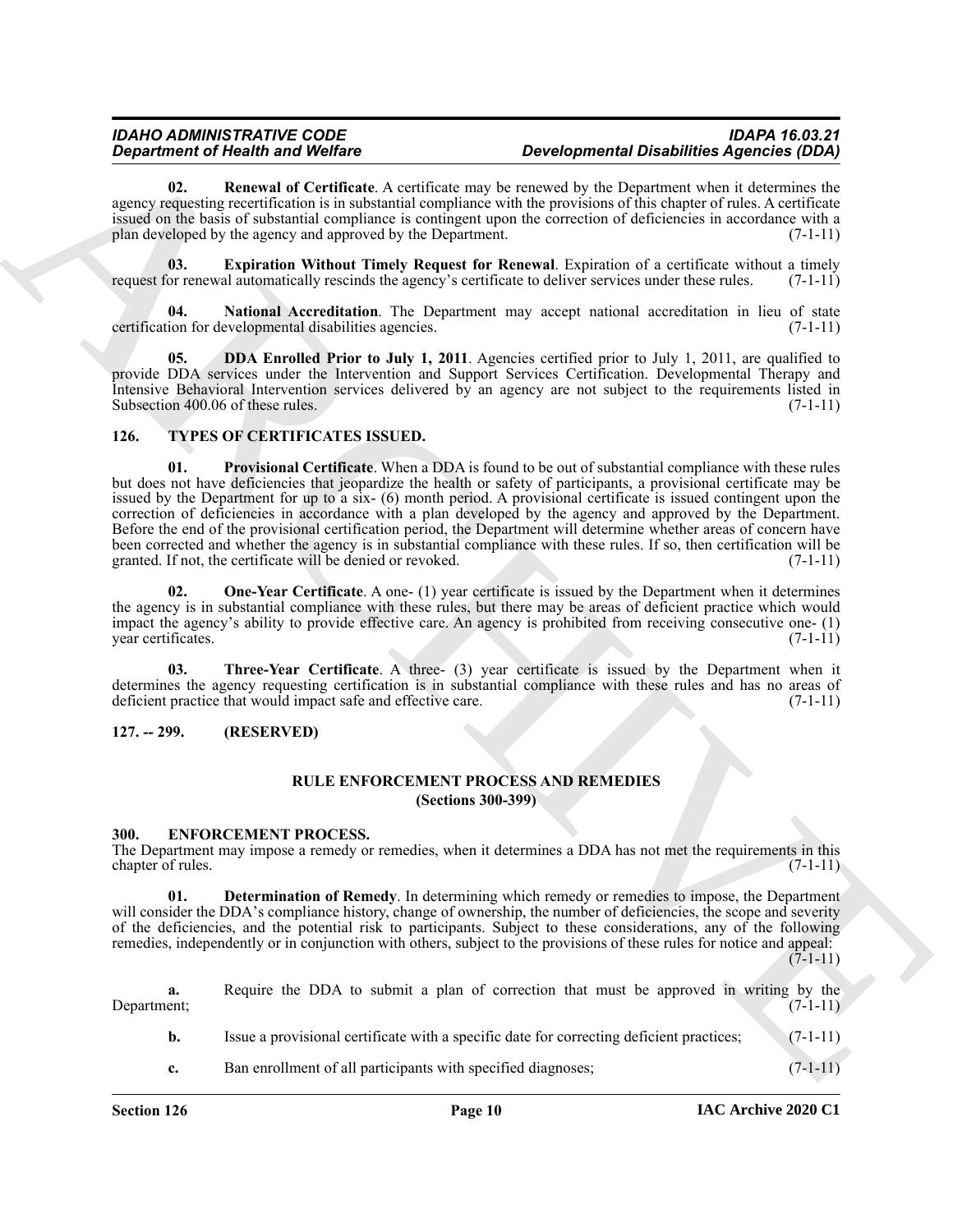| Ban any new enrollment of participants;<br>d.<br>Summarily suspend the certificate and transfer participants; or<br>e.<br>f.<br>Revoke the DDA's certificate.<br>Immediate Jeopardy. If the Department finds a DDA's deficiency or deficiencies immediately<br>02.<br>jeopardize the health or safety of its participants, the Department may summarily suspend the DDA's certificate.<br><b>Repeat Deficiencies.</b> If the Department finds a repeat deficiency in a DDA, it may impose any of<br>03.<br>the remedies listed in Subsection 300.01 of this rule,. The Department may monitor the DDA on an "as needed" basis,<br>until the DDA has demonstrated to the Department's satisfaction that it is in compliance with these rules. If so, then<br>certification will be granted. If not, the certificate will be denied or revoked.<br><b>Failure to Comply.</b> If after three (3) months from the date of survey, the DDA has not<br>04.<br>implemented the Plan of Correction as approved by the Department and remains out of compliance with the identified<br>rule, the Department may impose one $(1)$ or more of the remedies specified in Subsection 300.01 of this rule.<br>REVOCATION OF CERTIFICATE.<br>301.<br>Revocation of the DDA's Certificate. The Department may revoke a DDA's certificate when<br>01.<br>persuaded by the preponderance of the evidence that the DDA is not in substantial compliance with the requirements<br>in this chapter of rules.<br>Causes for Revocation of the Certificate. The Department may revoke any DDA's certificate for<br>02.<br>any of the following causes:<br>The certificate holder has willfully misrepresented or omitted information on the application for<br>a.<br>certification or other documents pertinent to obtaining a certificate;<br>When persuaded by existing conditions in the agency that endanger the health or safety of any<br>b.<br>participant;<br>Any act adversely affecting the welfare of participants is being permitted, performed, or aided and<br>abetted by the person or persons supervising the provision of services in the agency. Such acts include neglect,<br>physical abuse, mental abuse, emotional abuse, violation of civil rights, or exploitation;<br>The provider has demonstrated or exhibited a lack of sound judgment that jeopardizes the health,<br>d.<br>safety, or well-being of participants;<br>The agency has failed to comply with any of the conditions of a provisional certificate;<br>e.<br>f.<br>The agency has one (1) or more major deficiencies. A major deficiency is a deficiency that<br>endangers the health, safety, or welfare of any participant; | <b>Developmental Disabilities Agencies (DDA)</b> |  |
|------------------------------------------------------------------------------------------------------------------------------------------------------------------------------------------------------------------------------------------------------------------------------------------------------------------------------------------------------------------------------------------------------------------------------------------------------------------------------------------------------------------------------------------------------------------------------------------------------------------------------------------------------------------------------------------------------------------------------------------------------------------------------------------------------------------------------------------------------------------------------------------------------------------------------------------------------------------------------------------------------------------------------------------------------------------------------------------------------------------------------------------------------------------------------------------------------------------------------------------------------------------------------------------------------------------------------------------------------------------------------------------------------------------------------------------------------------------------------------------------------------------------------------------------------------------------------------------------------------------------------------------------------------------------------------------------------------------------------------------------------------------------------------------------------------------------------------------------------------------------------------------------------------------------------------------------------------------------------------------------------------------------------------------------------------------------------------------------------------------------------------------------------------------------------------------------------------------------------------------------------------------------------------------------------------------------------------------------------------------------------------------------------------------------------------------------------------------------------------------------------------------------------------------------------------------------------------------------------------------------------------------------------------------------------------------------|--------------------------------------------------|--|
|                                                                                                                                                                                                                                                                                                                                                                                                                                                                                                                                                                                                                                                                                                                                                                                                                                                                                                                                                                                                                                                                                                                                                                                                                                                                                                                                                                                                                                                                                                                                                                                                                                                                                                                                                                                                                                                                                                                                                                                                                                                                                                                                                                                                                                                                                                                                                                                                                                                                                                                                                                                                                                                                                                | $(7-1-11)$                                       |  |
|                                                                                                                                                                                                                                                                                                                                                                                                                                                                                                                                                                                                                                                                                                                                                                                                                                                                                                                                                                                                                                                                                                                                                                                                                                                                                                                                                                                                                                                                                                                                                                                                                                                                                                                                                                                                                                                                                                                                                                                                                                                                                                                                                                                                                                                                                                                                                                                                                                                                                                                                                                                                                                                                                                | $(7-1-11)$                                       |  |
|                                                                                                                                                                                                                                                                                                                                                                                                                                                                                                                                                                                                                                                                                                                                                                                                                                                                                                                                                                                                                                                                                                                                                                                                                                                                                                                                                                                                                                                                                                                                                                                                                                                                                                                                                                                                                                                                                                                                                                                                                                                                                                                                                                                                                                                                                                                                                                                                                                                                                                                                                                                                                                                                                                | $(7-1-11)$                                       |  |
|                                                                                                                                                                                                                                                                                                                                                                                                                                                                                                                                                                                                                                                                                                                                                                                                                                                                                                                                                                                                                                                                                                                                                                                                                                                                                                                                                                                                                                                                                                                                                                                                                                                                                                                                                                                                                                                                                                                                                                                                                                                                                                                                                                                                                                                                                                                                                                                                                                                                                                                                                                                                                                                                                                | $(7-1-11)$                                       |  |
|                                                                                                                                                                                                                                                                                                                                                                                                                                                                                                                                                                                                                                                                                                                                                                                                                                                                                                                                                                                                                                                                                                                                                                                                                                                                                                                                                                                                                                                                                                                                                                                                                                                                                                                                                                                                                                                                                                                                                                                                                                                                                                                                                                                                                                                                                                                                                                                                                                                                                                                                                                                                                                                                                                | $(7-1-11)$                                       |  |
|                                                                                                                                                                                                                                                                                                                                                                                                                                                                                                                                                                                                                                                                                                                                                                                                                                                                                                                                                                                                                                                                                                                                                                                                                                                                                                                                                                                                                                                                                                                                                                                                                                                                                                                                                                                                                                                                                                                                                                                                                                                                                                                                                                                                                                                                                                                                                                                                                                                                                                                                                                                                                                                                                                | $(7-1-11)$                                       |  |
|                                                                                                                                                                                                                                                                                                                                                                                                                                                                                                                                                                                                                                                                                                                                                                                                                                                                                                                                                                                                                                                                                                                                                                                                                                                                                                                                                                                                                                                                                                                                                                                                                                                                                                                                                                                                                                                                                                                                                                                                                                                                                                                                                                                                                                                                                                                                                                                                                                                                                                                                                                                                                                                                                                |                                                  |  |
|                                                                                                                                                                                                                                                                                                                                                                                                                                                                                                                                                                                                                                                                                                                                                                                                                                                                                                                                                                                                                                                                                                                                                                                                                                                                                                                                                                                                                                                                                                                                                                                                                                                                                                                                                                                                                                                                                                                                                                                                                                                                                                                                                                                                                                                                                                                                                                                                                                                                                                                                                                                                                                                                                                | $(7-1-11)$                                       |  |
|                                                                                                                                                                                                                                                                                                                                                                                                                                                                                                                                                                                                                                                                                                                                                                                                                                                                                                                                                                                                                                                                                                                                                                                                                                                                                                                                                                                                                                                                                                                                                                                                                                                                                                                                                                                                                                                                                                                                                                                                                                                                                                                                                                                                                                                                                                                                                                                                                                                                                                                                                                                                                                                                                                | $(7-1-11)$                                       |  |
|                                                                                                                                                                                                                                                                                                                                                                                                                                                                                                                                                                                                                                                                                                                                                                                                                                                                                                                                                                                                                                                                                                                                                                                                                                                                                                                                                                                                                                                                                                                                                                                                                                                                                                                                                                                                                                                                                                                                                                                                                                                                                                                                                                                                                                                                                                                                                                                                                                                                                                                                                                                                                                                                                                | $(7-1-11)$                                       |  |
|                                                                                                                                                                                                                                                                                                                                                                                                                                                                                                                                                                                                                                                                                                                                                                                                                                                                                                                                                                                                                                                                                                                                                                                                                                                                                                                                                                                                                                                                                                                                                                                                                                                                                                                                                                                                                                                                                                                                                                                                                                                                                                                                                                                                                                                                                                                                                                                                                                                                                                                                                                                                                                                                                                | $(7-1-11)$                                       |  |
|                                                                                                                                                                                                                                                                                                                                                                                                                                                                                                                                                                                                                                                                                                                                                                                                                                                                                                                                                                                                                                                                                                                                                                                                                                                                                                                                                                                                                                                                                                                                                                                                                                                                                                                                                                                                                                                                                                                                                                                                                                                                                                                                                                                                                                                                                                                                                                                                                                                                                                                                                                                                                                                                                                | $(7-1-11)$                                       |  |
|                                                                                                                                                                                                                                                                                                                                                                                                                                                                                                                                                                                                                                                                                                                                                                                                                                                                                                                                                                                                                                                                                                                                                                                                                                                                                                                                                                                                                                                                                                                                                                                                                                                                                                                                                                                                                                                                                                                                                                                                                                                                                                                                                                                                                                                                                                                                                                                                                                                                                                                                                                                                                                                                                                | $(7-1-11)$                                       |  |
|                                                                                                                                                                                                                                                                                                                                                                                                                                                                                                                                                                                                                                                                                                                                                                                                                                                                                                                                                                                                                                                                                                                                                                                                                                                                                                                                                                                                                                                                                                                                                                                                                                                                                                                                                                                                                                                                                                                                                                                                                                                                                                                                                                                                                                                                                                                                                                                                                                                                                                                                                                                                                                                                                                | $(7-1-11)$                                       |  |
|                                                                                                                                                                                                                                                                                                                                                                                                                                                                                                                                                                                                                                                                                                                                                                                                                                                                                                                                                                                                                                                                                                                                                                                                                                                                                                                                                                                                                                                                                                                                                                                                                                                                                                                                                                                                                                                                                                                                                                                                                                                                                                                                                                                                                                                                                                                                                                                                                                                                                                                                                                                                                                                                                                | $(7-1-11)$                                       |  |
| An accumulation of minor deficiencies that, when considered as a whole, indicate the agency is not<br>in substantial compliance with these rules;                                                                                                                                                                                                                                                                                                                                                                                                                                                                                                                                                                                                                                                                                                                                                                                                                                                                                                                                                                                                                                                                                                                                                                                                                                                                                                                                                                                                                                                                                                                                                                                                                                                                                                                                                                                                                                                                                                                                                                                                                                                                                                                                                                                                                                                                                                                                                                                                                                                                                                                                              | $(7-1-11)$                                       |  |
| h.<br>Repeat deficiencies by the agency of any requirement of these rules or of the Idaho Code;                                                                                                                                                                                                                                                                                                                                                                                                                                                                                                                                                                                                                                                                                                                                                                                                                                                                                                                                                                                                                                                                                                                                                                                                                                                                                                                                                                                                                                                                                                                                                                                                                                                                                                                                                                                                                                                                                                                                                                                                                                                                                                                                                                                                                                                                                                                                                                                                                                                                                                                                                                                                | $(7-1-11)$                                       |  |
| The agency lacks adequate personnel, as required by these rules or as directed by the Department,<br>to properly care for the number and type of participants served at the agency;                                                                                                                                                                                                                                                                                                                                                                                                                                                                                                                                                                                                                                                                                                                                                                                                                                                                                                                                                                                                                                                                                                                                                                                                                                                                                                                                                                                                                                                                                                                                                                                                                                                                                                                                                                                                                                                                                                                                                                                                                                                                                                                                                                                                                                                                                                                                                                                                                                                                                                            | $(7-1-11)$                                       |  |

# <span id="page-10-6"></span><span id="page-10-5"></span><span id="page-10-4"></span><span id="page-10-3"></span><span id="page-10-2"></span><span id="page-10-1"></span><span id="page-10-0"></span>**301. REVOCATION OF CERTIFICATE.**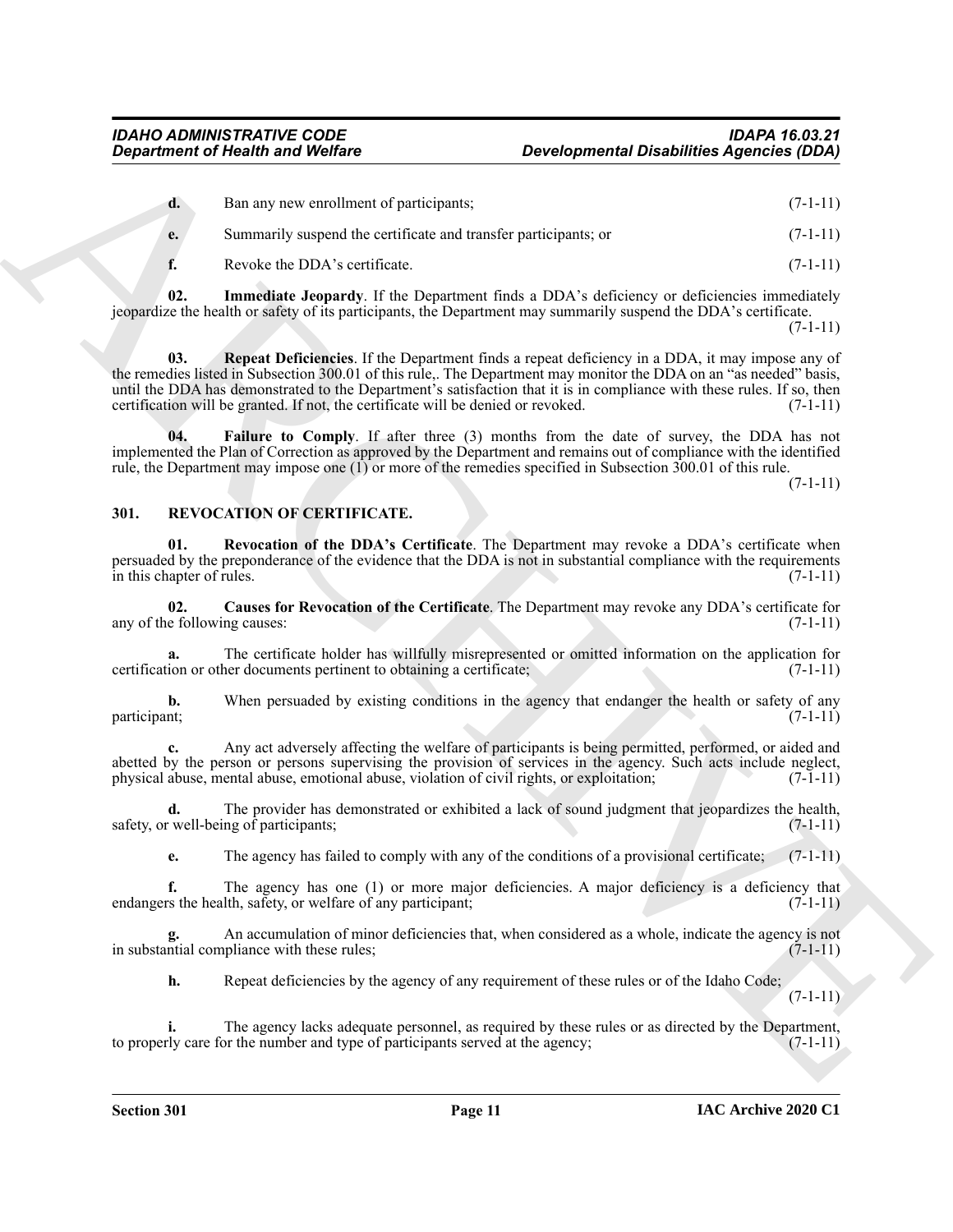The agency is not in substantial compliance with the provisions for services required in these rules pants' rights under Section 905 of these rules: (7-1-11) or with the participants' rights under Section 905 of these rules;

**k.** The agency is delivering services outside the scope of its certificate; or  $(7-1-11)$ 

**l.** The certificate holder refuses to allow the Department or protection and advocacy agencies full the agency environment, agency records, or the participants. (7-1-11) access to the agency environment, agency records, or the participants.

# <span id="page-11-0"></span>**302. -- 309. (RESERVED)**

# <span id="page-11-12"></span><span id="page-11-1"></span>**310. NOTICE OF ENFORCEMENT REMEDY.**

The Department will notify the following of the imposition of any enforcement remedy on a DDA: (7-1-11)

<span id="page-11-14"></span><span id="page-11-13"></span>**Notice to DDA**. The Department will notify the DDA in writing, transmitted in a manner that will reasonably ensure timely receipt. (7-1-11)  $(7-1-1)$ 

**Equation of Health and Value for Constrainer Computer and Computer and Computer and Computer and Computer and Computer and Computer and Computer and Computer and Computer and Computer and Computer and Computer and Comput 02. Notice to Public**. The Department will notify the public by sending the DDA printed notices to post. The DDA must post all the notices on the premises of the DDA in plain sight in public areas where they will readily be seen by participants and their representatives, including exits and common areas. The notices must remain in place until all enforcement remedies have been officially removed by the Department. (7-1-11)

<span id="page-11-15"></span>**03. Notice to the Professional Licensing Boards**. The Department will notify professional licensing boards, as appropriate.  $(7-1-11)$ 

#### <span id="page-11-11"></span><span id="page-11-2"></span>**311. HEARING RIGHTS.**

A DDA may request a hearing following any enforcement action taken by the Department, under Section 003 of these rules. (7-1-11)

<span id="page-11-4"></span><span id="page-11-3"></span>**312. -- 399. (RESERVED)**

# <span id="page-11-16"></span><span id="page-11-7"></span>**STAFFING REQUIREMENTS AND PROVIDER QUALIFICATIONS (Sections 400-499)**

#### <span id="page-11-6"></span><span id="page-11-5"></span>**400. GENERAL STAFFING REQUIREMENTS FOR AGENCIES.**

Each DDA is accountable for all operations, policy, procedures, and service elements of the agency. (7-1-11)

**Agency Administrator Duties**. The agency administrator is accountable for the overall operations of the agency including ensuring compliance with this chapter of rules, overseeing and managing staff, developing and implementing written policies and procedures, and overseeing the agency's quality assurance program. (7-1-11)

<span id="page-11-8"></span>**02. Agency Administrator Qualifications**. An agency administrator must have two (2) years of supervisory or management experience in a developmental disabilities services setting. (7-1-11)

<span id="page-11-9"></span>**Clinical Supervisor Duties**. A clinical supervisor must be employed by the DDA on a continuous eduled basis and be readily available on-site to provide for: (7-1-11) and regularly scheduled basis and be readily available on-site to provide for:

The supervision of service elements of the agency, including face to face supervision of agency staff providing direct care services; and (7-1-11)

**b.** The observation and review of the direct services performed by all paraprofessional and professional staff on at least a monthly basis, or more often as necessary, to ensure staff demonstrate the necessary skills to correctly provide the DDA services. (7-1-11)

<span id="page-11-10"></span>**04.** Clinical Supervisor Qualifications. A person qualified to act as clinical supervisor of a DDA must following requirements: (7-1-11) meet the following requirements:

**Section 310 Page 12**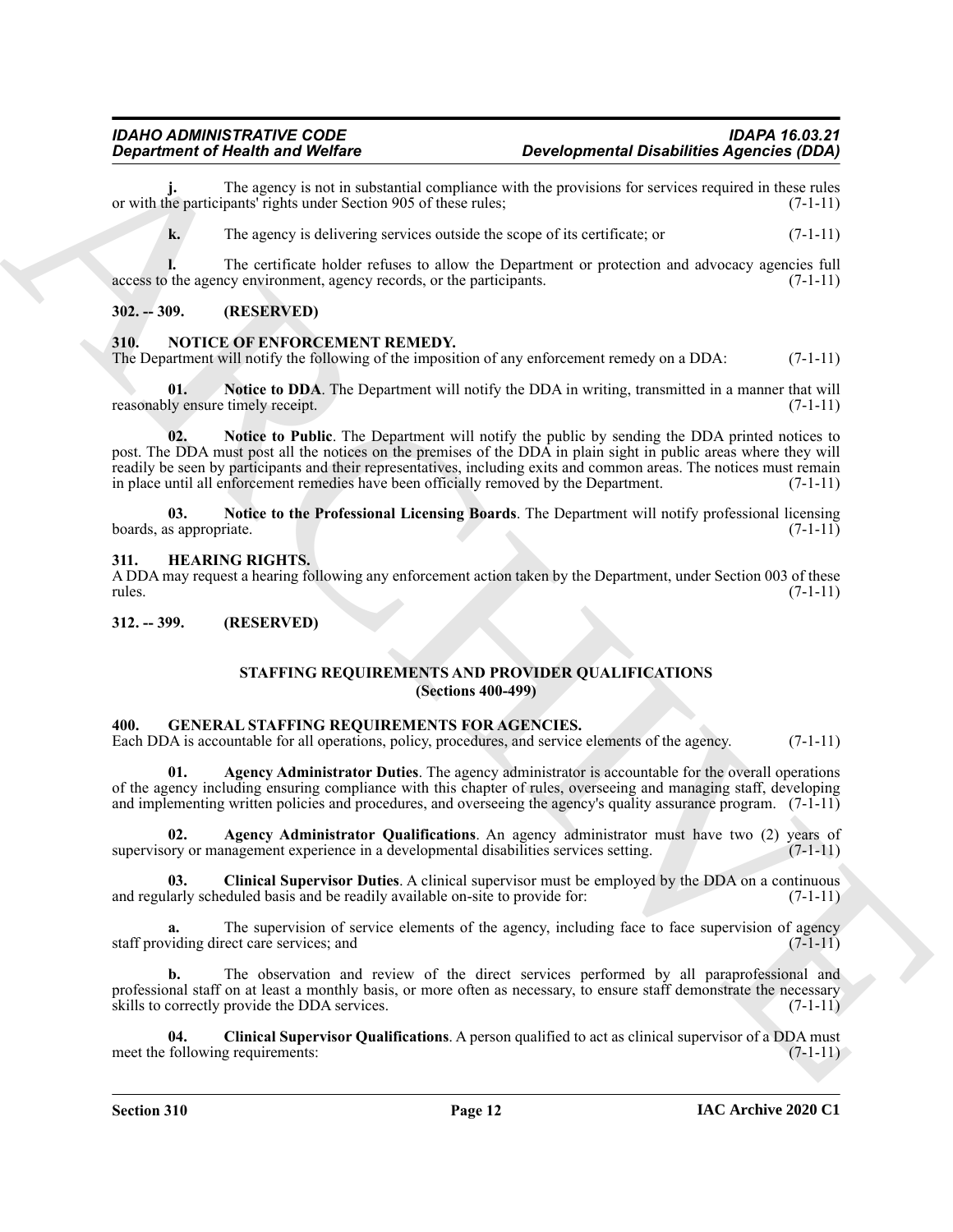**a.** Hold at least a bachelor's degree in a human services field from a nationally accredited university or college; and  $(7-1-11)$  $\text{college; and} \tag{7-1-11}$ 

**b.** Provide documentation of one (1) year's supervised experience working with the population served; and  $(7-1-11)$ 

**c.** Demonstrate competencies related to the requirements to provide intervention services as required epartment: and  $(7-1-11)$ by the Department; and

**d.** Complete additional coursework as required by the Department; or  $(7-1-11)$ 

**e.** Individuals working as Developmental Specialists or as Intensive Behavioral Interventionists prior to July 1, 2011, are qualified to provide clinical supervision until June 30, 2013. The individual must meet the requirements of the Department-approved competency coursework by June 30, 2013, to maintain their certification.

 $(7-1-11)$ 

<span id="page-12-3"></span><span id="page-12-0"></span>**f.** The agency administrator and clinical supervisor can be the same individual.  $(7-1-11)$ 

**05. Limitations**. If an agency administrator or a clinical supervisor also works as a professional delivering direct services, the agency must have policies and procedures demonstrating how the agency will continue to meet agency staffing requirements in Subsections 400.01 through 400.04 of this rule. (7-1-11)

**06. Professionals**. The agency must ensure that staff providing intervention services have the appropriate licensure or certification required to provide services. A person qualified to provide intervention services must also meet the following minimum requirements: (7-1-11)

**a.** Hold at least a bachelor's degree in a human services field from a nationally accredited university or college; (7-1-11)

**b.** Provide documentation of one (1) year's supervised experience working with participants with developmental disabilities; (7-1-11)

**c.** Demonstrate competencies related to the requirements to provide intervention services as required by the Department; and  $(7-1-11)$ 

**d.** Complete a supervised practicum and additional coursework as required by the Department; or  $(7-1-11)$ 

**Equation of Nicolas Anti-Vietners**<br> **Exception Constrained Vietners**<br>
Leading Association (1961)<br>
Leading Association (1961)<br>
Leading Association (1961)<br>  $\Phi$  the base of the state of the state of the state of the state **e.** Individuals working as Developmental Specialists or as Intensive Behavioral Interventionists prior to July 1, 2011, are qualified to provide intervention services until June 30, 2013. The individual must meet the requirements of the Department-approved competency coursework by June 30, 2013, to maintain their certification.  $(7-1-11)$ 

**07. Paraprofessionals**. A person qualified to provide support services must meet the following minimum requirements: (7-1-11)

<span id="page-12-1"></span>**a.** Meet the qualifications prescribed for the type of services to be rendered; (7-1-11)

**b.** Have received instructions in the needs of the participant who will be provided the service; and  $(7-1-11)$ 

<span id="page-12-4"></span>**c.** Demonstrate the ability to provide services according to a plan of service. (7-1-11)

**08. Records of Licenses or Certifications**. The agency must maintain documentation of the staff tions, including copies of applicable licenses and certificates. (7-1-11) qualifications, including copies of applicable licenses and certificates.

<span id="page-12-2"></span>**09. Parent or Legal Guardian of Participant**. A DDA may not hire the parent or legal guardian of a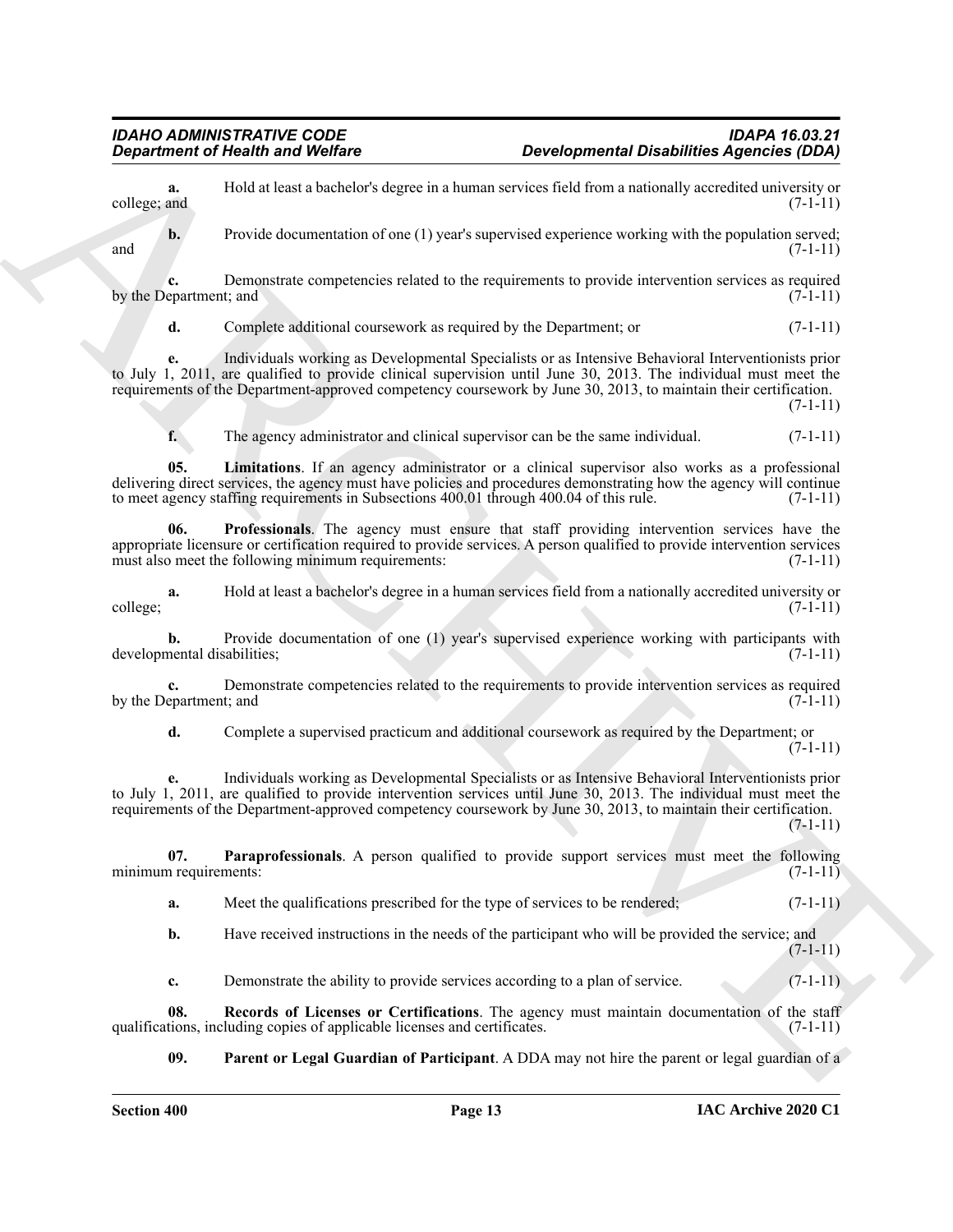participant to provide services to the parent's or legal guardian's child. (7-1-11)

# <span id="page-13-0"></span>**401. -- 409. (RESERVED)**

#### <span id="page-13-4"></span><span id="page-13-1"></span>**410. GENERAL TRAINING REQUIREMENTS FOR DDA STAFF.**

Each DDA must ensure that all training of staff specific to service delivery to the participant is completed as follows:  $(7-1-11)$ 

**Equation of Nically and Wolfing 100**<br>
gradient of Nically and Wolfing 100<br>
gradient of Nically and Wolfing 100<br>
gradient of Nical ARCHIVERY (Representation of Nical ARCHIVERY 100<br>
40. CHENEN ARCHIVERY (ARCHIVERY PRODUCTI **01. Yearly Training**. The DDA must ensure that staff or volunteers who provide DDA services complete a minimum of twelve (12) hours of formal training each calendar year. Each agency staff providing services to participants must: (7-1-11) (7-1-11)

<span id="page-13-7"></span>**a.** Participate in fire and safety training upon employment and annually thereafter; and (7-1-11)

**b.** Be certified in CPR and first aid within ninety (90) days of hire and maintain current certification r; and  $(7-1-11)$ thereafter; and

i. The agency must ensure that CPR and first-aid trained staff are present or accompany participants when services or DDA-sponsored activities are being provided. (7-1-11)

ii. Each agency staff person must have age appropriate CPR and first aid certification for the participants they serve.

<span id="page-13-6"></span>**c.** Be trained to meet any special health or medical requirements of the participants they serve.

 $(7-1-11)$ 

**02. Sufficient Training**. Training of all staff must include the following as applicable to their work ents and responsibilities: (7-1-11) assignments and responsibilities:

**a.** Optimal independence of all participants is encouraged, supported, and reinforced through appropriate activities, opportunities, and training; (7-1-11)

- **b.** Correct and appropriate use of assistive technology used by participants; (7-1-11)
- **c.** Accurate record keeping and data collection procedures; (7-1-11)

**d.** Adequate observation, review, and monitoring of staff, volunteer, and participant performance to promote the achievement of participant goals and objectives; (7-1-11)

**e.** Participant's rights, advocacy resources, confidentiality, safety, and welfare; and (7-1-11)

<span id="page-13-5"></span>**f.** The proper implementation of all policies and procedures developed by the agency. (7-1-11)

**03. Additional Training for Professionals**. Training of all professional staff must include the following as applicable to their work assignments and responsibilities: (7-1-11)

**a.** Correct and consistent implementation of all participants' individual program plans and implementation plans, to achieve individual objectives; (7-1-11)

**b.** Consistent use of behavioral and developmental programming principles and the use of positive behavioral intervention techniques. (7-1-11) (7-1-11)

#### <span id="page-13-2"></span>**411. -- 419. (RESERVED)**

#### <span id="page-13-8"></span><span id="page-13-3"></span>**420. VOLUNTEER WORKERS IN A DDA.**

If volunteers are utilized by a DDA, the agency must establish written policies and procedures governing the screening, training, and utilization of volunteer workers. (7-1-11)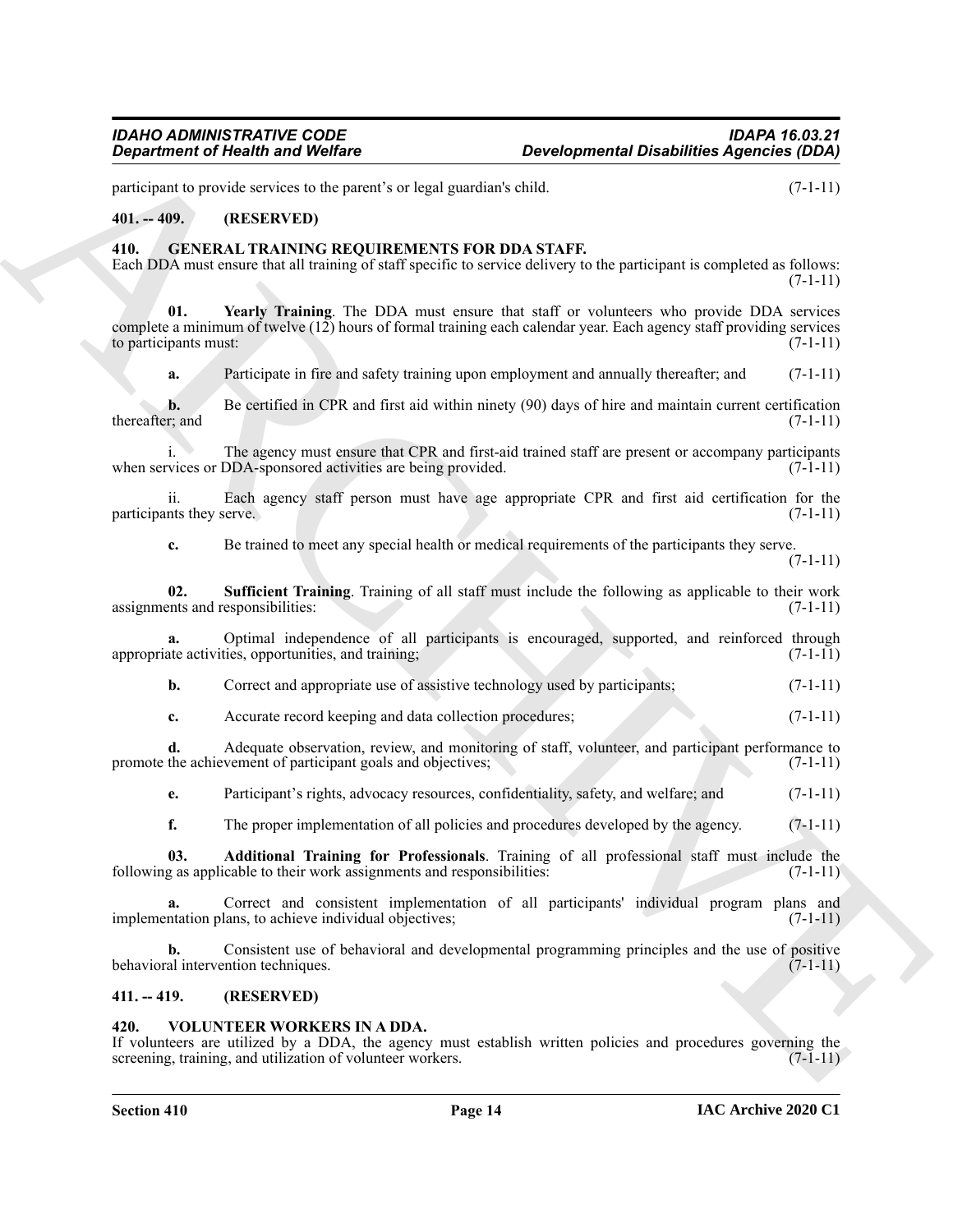<span id="page-14-1"></span><span id="page-14-0"></span>**421. -- 499. (RESERVED)**

# <span id="page-14-8"></span><span id="page-14-4"></span>**FACILITY, SAFETY, AND HEALTH STANDARDS (Sections 500-599)**

#### <span id="page-14-3"></span><span id="page-14-2"></span>**500. FACILITY STANDARDS FOR AGENCIES PROVIDING CENTER-BASED SERVICES.**

The requirements in Section 500 of this rule, apply when an agency is providing center-based services. (7-1-11)

**01. Accessibility**. Agencies designated under these rules must be responsive to the needs of persons receiving services and accessible to persons with disabilities as defined in Section 504 of the federal Rehabilitation Act, the Americans with Disabilities Act (ADA) Accessibility Guidelines, and the uniform federal accessibility standard. The DDA must submit a completed checklist to the Department with the application for certification to verify compliance with the ADA requirements. (3-20-20)

**02. Environment**. The facilities of the agency must be designed and equipped to meet the needs of each participant including factors such as sufficient space, equipment, lighting, and noise control. (7-1-11)

#### <span id="page-14-7"></span><span id="page-14-5"></span>**03. Fire and Safety Standards**. (7-1-11)

**Experiment of Nearly and Wolfare Developmental DealthRess Agencies (DEA)**<br> **ARCHITY SAFETY, AND HEALTH STANDARDS**<br> **ARCHITY SAFETY, AND HEALTH STANDARDS**<br> **ARCHITY SAFETY, AND HEALTH STANDARDS**<br> **ARCHITY SAFETY SAFETY, a.** Buildings on the premises must meet all local and state codes concerning fire and life safety that are applicable to a DDA. The owner or operator of a DDA must have the center inspected at least annually by the local fire authority and as required by local city or county ordinances. In the absence of a local fire authority, such inspections must be obtained from the Idaho State Fire Marshall's office. A copy of the inspection must be made available to the Department upon request and include documentation of any necessary corrective action taken on violations cited; (7-1-11) (3)

**b.** There must be written policies and procedures covering the protection of all persons in the event of fire and other emergencies; (7-1-11) (3)

**c.** On the premises where natural or man-made hazards are present, suitable fences, guards, or railings must be provided to protect participants; (7-1-11)

**d.** The premises must be kept free from the accumulation of weeds, trash, and rubbish; and (7-1-11)

**e.** Portable heating devices are prohibited except those units that have heating elements that are limited to not more than two hundred twelve degrees Fahrenheit (212°F). The use of unvented, fuel-fired heating devices of any kind is prohibited. All portable space heaters must be approved by Underwriters Laboratories as well as approved by the local fire or building authority and covered in the local fire or building inspections; and (7-1-11)

**f.** All hazardous or toxic substances must be properly labeled and stored under lock and key; and  $(7-1-11)$ 

Water temperatures in areas accessed by participants must not exceed one hundred twenty degrees<br>  $\gamma$ ; and (7-1-11) Fahrenheit (120°F); and

**h.** There must be a telephone available on the premises for use in the event of an emergency. Emergency telephone numbers must be posted near the telephone.  $(7-1-11)$ 

<span id="page-14-6"></span>**04. Evacuation Plans**. Evacuation plans must be posted throughout the center. Plans must indicate point of orientation, location of all fire extinguishers, location of all fire exits, and designated meeting area outside of the building.  $(7-1-11)$ 

**a.** The DDA must conduct quarterly fire drills. At least two (2) times each year these fire drills must include complete evacuation of the building. The DDA must document the amount of time it took to evacuate the building; and  $(7-1-11)$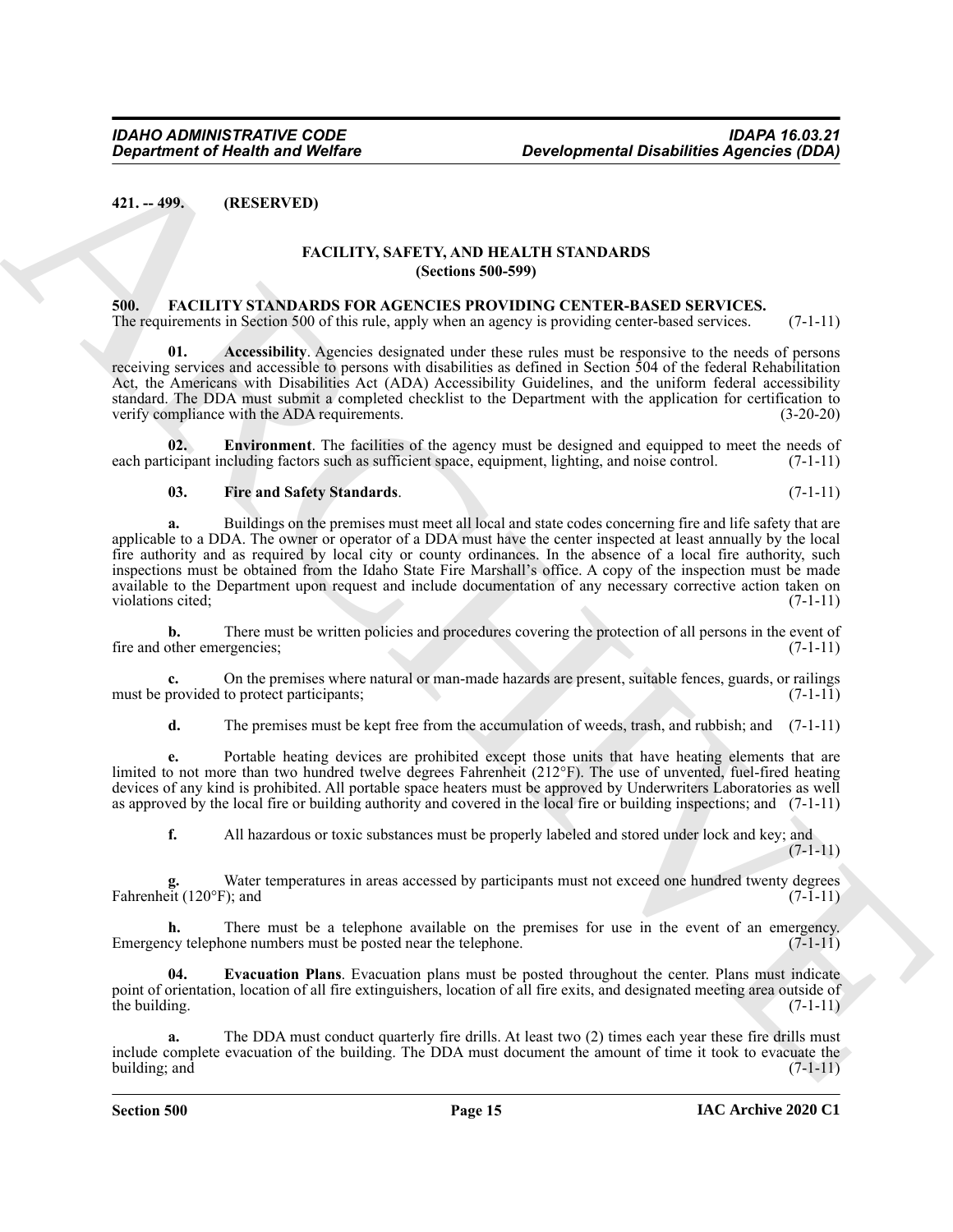**b.** A brief summary of each fire drill conducted must be written and maintained on file. The summary must indicate the date and time the drill occurred, participants and staff participating, problems encountered, and  $corrective action(s) taken.$  (7-1-11)

# <span id="page-15-1"></span>**05. Food Safety and Storage**. (7-1-11)

**a.** When the agency provides food service for participants and meets the definition of a "food establishment," in Section 39-1602, Idaho Code, the agency must comply with IDAPA 16.02.19, "Idaho Food Code." Compliance is verified through inspection by the local District Health Department. (7-1-11)

**b.** When the agency does not provide food service for participants, it must keep refrigerators and freezers used to store participant lunches and other perishable foods in good repair and equipped with an easily readable thermometer. Refrigerators must be maintained at forty-one degrees Fahrenheit (41°F) or below. Freezers must be maintained at ten degrees Fahrenheit  $(10^{\circ}F)$  or below. (7-1-11)

**c.** When medicines requiring refrigeration are stored in a food refrigerator, medicines must be stored in a package and kept inside a covered, leak-proof container that is clearly identified as a container for the storage of medicines.  $(7-1-11)$ 

# <span id="page-15-2"></span>**06. Housekeeping and Maintenance Services**. (7-1-11)

**a.** The interior and exterior of the center must be maintained in a clean, safe, and orderly manner and must be kept in good repair; (7-1-11)

**b.** Deodorizers cannot be used to cover odors caused by poor house keeping or unsanitary conditions;  $(7-1-11)$ 

**c.** The center must be maintained free from infestations of insects, rodents, and other pests; and (7-1-11)

**d.** The center must maintain the temperature and humidity within a normal comfort range by heating, air conditioning, or other means. (7-1-11)

# <span id="page-15-3"></span><span id="page-15-0"></span>**501. VEHICLE SAFETY REQUIREMENTS.**

Each DDA that transports participants must: (7-1-11)

**01. Preventative Maintenance Program**. Establish a preventive maintenance program for each agency-owned or leased vehicle, including vehicle inspections and other regular maintenance to ensure participant safety. (7-1-11)  $s$ safety.  $(7-1-11)$ 

<span id="page-15-8"></span><span id="page-15-7"></span><span id="page-15-6"></span>**02. Transportation Safety Policy**. Develop and implement a written transportation safety policy. (7-1-11)

*Department of Nearly is and Welfare*<br> **Developmental Description Archives**<br>
The statistics of each interest consistent and the statistics of the statistics of the statistics of the statistics of the statistics of the s **03. Licenses and Certifications for Drivers and Vehicles**. Obtain and maintain licenses and certifications for drivers and vehicles required by public transportation laws, regulations, and ordinances that apply to the agency to conduct business and to operate the types of vehicles used to transport participants. Agencies must maintain documentation of appropriate licensure for all employees who operate vehicles. (7-1-11)

<span id="page-15-4"></span>**04. Applicable Laws, Rules, and Regulations**. Adhere to all laws, rules, and regulations applicable to drivers and vehicles of the type used. (7-1-11)

<span id="page-15-5"></span>**05. Liability Insurance**. Continuously maintain liability insurance that covers all passengers and meets the minimum liability insurance requirements under Idaho law. If an agency employee transports participants in the employee's personal vehicle, the agency must ensure that adequate liability insurance coverage is carried to cover those circumstances. (7-1-11)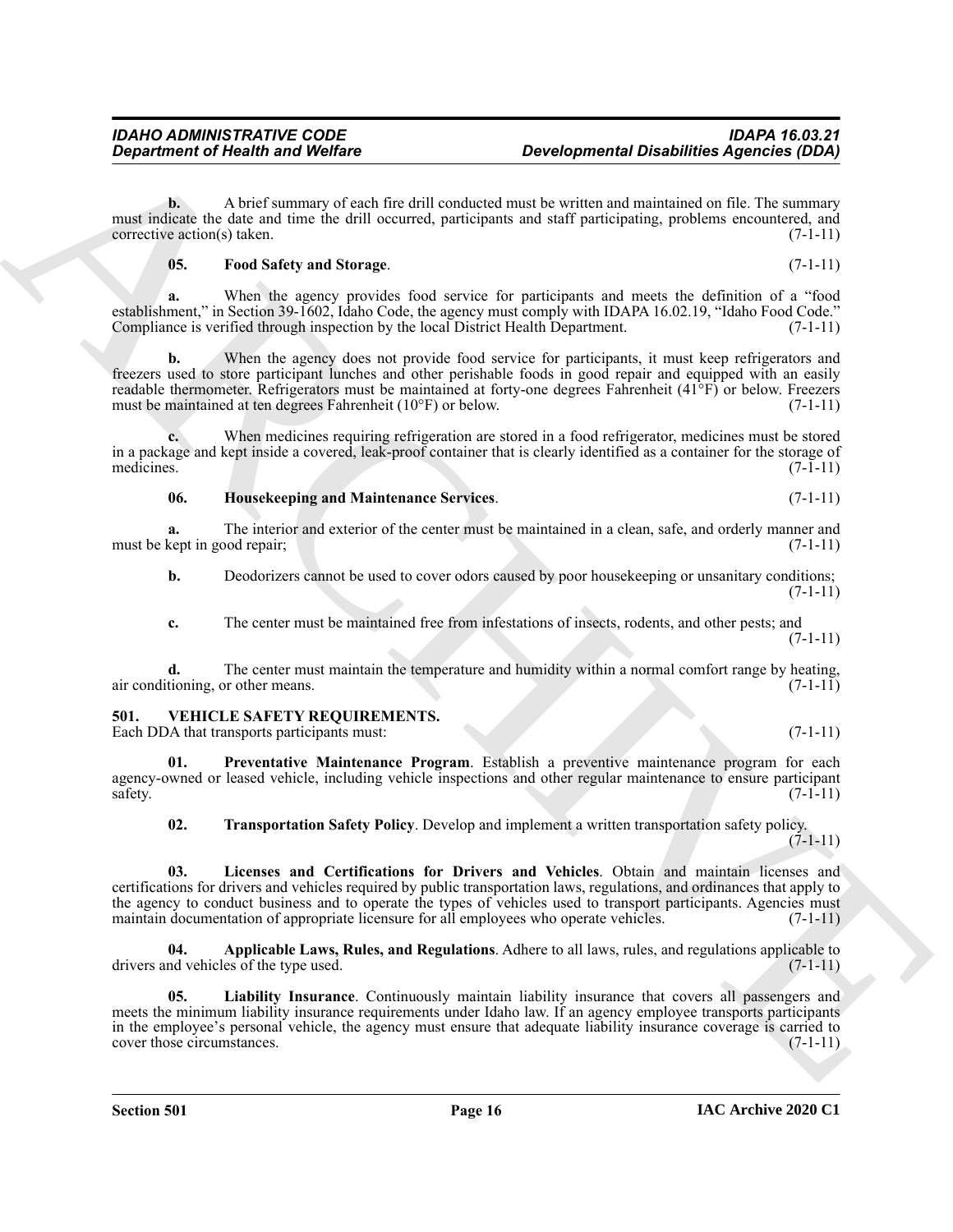# <span id="page-16-0"></span>**502. -- 509. (RESERVED)**

# <span id="page-16-1"></span>**510. HEALTH REQUIREMENTS.**

<span id="page-16-8"></span><span id="page-16-3"></span>**01. Required Health Policies and Procedures**. Each DDA must develop policies and procedures that: (7-1-11)

**a.** Describe how the agency will ensure that each staff person is free from communicable disease;  $(7-1-11)$ 

**b.** Describe how the agency will protect participants from exposure to individuals exhibiting symptoms of illness. (7-1-11)

**c.** Address any special medical or health care needs of particular participants being served by the agency.  $(7-1-11)$ 

<span id="page-16-9"></span>**02. Services that Require Licensed Professionals**. Some services are of such a technical nature that they must always be performed by, or under the supervision of, a licensed nurse or other licensed health professional. The agency must ensure all such care is provided within the scope of the care provider's training and expertise. These limitations are outlined in IDAPA 24.34.01, "Rules of the Idaho Board of Nursing." (7-1-11)

<span id="page-16-5"></span><span id="page-16-4"></span>**03. Employees**. Each employee who has direct contact with participants must be free of communicable disease and infected skin lesions while on duty. (7-1-11)

**Equation of Health and Wolfins**<br>
SELECTION TRANSVANDS Aparticles **Aparticles (EDA)**<br>
SELECTION TRANSVANDS AND THE EXECTION TRANSVANDS (THE SELECTION OF THE SELECTION CONTINUES) and the selection of the selection of the s **04. Incident Reports**. Each DDA must complete incident reports for all accidents, injuries, or other events that endanger a participant or require the participant to be hospitalized. Each report must document the adult participant's legal guardian, if they have one, or, in the case of a minor, the minor's parent or legal guardian, has been notified or that the participant's care provider has been notified if the participant or the participant's parent or legal guardian has given the agency permission to do so. A documented review by the agency of all incident reports must be completed at least annually with written recommendations. These reports must be retained by the agency for five (5) years.  $(7-1-11)$ 

<span id="page-16-6"></span>**05. Reporting Incidents as Mandatory Reporters**. DDA's must notify appropriate authorities of any health- and safety-related incident they are obligated to report to adult or child protection authorities, or law enforcement as mandatory reporters as required in Section 910 of these rules. (7-1-11) enforcement as mandatory reporters as required in Section  $910$  of these rules.

<span id="page-16-7"></span>**06. Reporting Incidents to the Department**. If a DDA reports a health- and safety-related incident to protective or legal authorities, they must also notify the Department of this incident within twenty-four (24) hours.

(7-1-11)

# <span id="page-16-10"></span><span id="page-16-2"></span>**511. MEDICATION STANDARDS AND REQUIREMENTS.**

<span id="page-16-12"></span>**01. Medication Policy**. Each DDA must develop written medication policies and procedures that outline in detail how the agency will ensure appropriate handling and safeguarding of medications. An agency that chooses to assist participants with medications must also develop specific policies and procedures to ensure this assistance is safe and is delivered by qualified, fully-trained staff. Documentation of training must be maintained in the staff personnel file.  $(7-1-11)$ 

#### <span id="page-16-11"></span>**02. Handling of Participant's Medication**. (7-1-11)

**a.** The medication must be in the original pharmacy-dispensed container, or in an original over-thecounter container, or placed in a unit container by a licensed nurse and be appropriately labeled with the name of the medication, dosage, time to be taken, route of administration, and any special instructions. Each medication must be packaged separately, unless in a Mediset, blister pack, or similar system. (7-1-11)

**b.** Evidence of the written or verbal order for the medication from the physician or other practitioner of the healing arts must be maintained in the participant's record. Medisets filled and labeled by a pharmacist or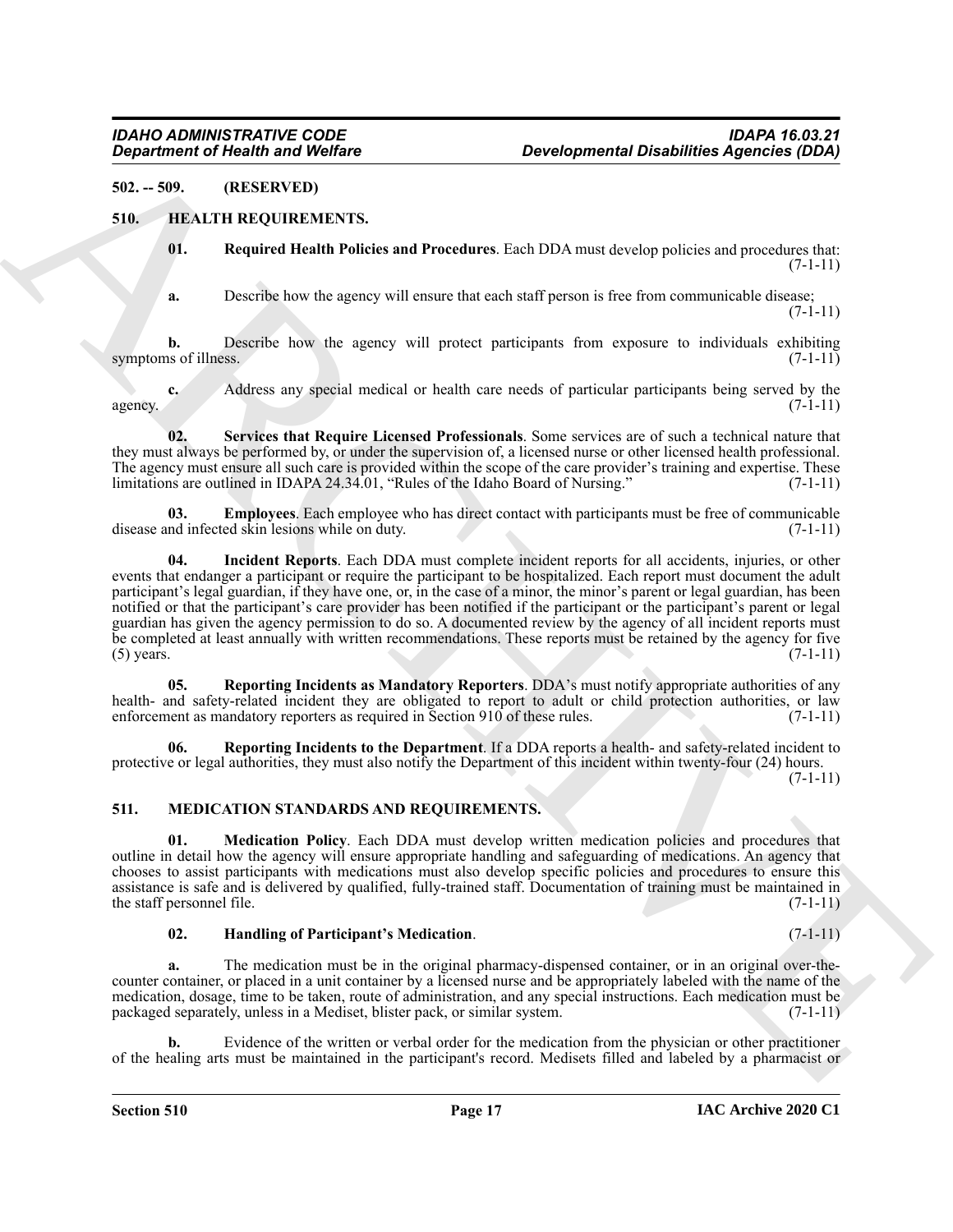# *IDAHO ADMINISTRATIVE CODE IDAPA 16.03.21 Developmental Disabilities Agencies (DDA)*

licensed nurse can serve as written evidence of the order. An original prescription bottle labeled by a pharmacist describing the order and instructions for use can also serve as written evidence of an order from the physician or other practitioner of the healing arts. (7-1-11) practitioner of the healing arts.

**c.** The agency is responsible to safeguard the participant's medications while the participant is at the agency or in the community.  $(7-1-11)$ 

<span id="page-17-2"></span>**d.** Medications that are no longer used by the participant must not be retained by the agency or agency staff for longer than thirty (30) calendar days.  $(7-1-11)$ 

**Signation of New York Distribute C**<br>
Signation of the state of the nuclear phonon parameters and particle and the state of the state of the state of the state of the state of the nuclear state of the state of the state o **03. Self-Administration of Medication**. When the participant is responsible for administering their own medication without assistance, a written approval stating that the participant is capable of self-administration must be obtained from the participant's primary physician or other practitioner of the healing arts. The participant's record must also include documentation that a physician or other practitioner of the healing arts, or a licensed nurse has evaluated the participant's ability to self-administer medication and has found that the participant: (7-1-11)

| Understands the purpose of the medication;                     | $(7-1-11)$ |
|----------------------------------------------------------------|------------|
| Knows the appropriate dosage and times to take the medication; | $(7-1-11)$ |

**c.** Understands expected effects, adverse reactions or side effects, and action to take in an emergency; and  $(7-1-11)$ 

<span id="page-17-1"></span>**d.** Is able to take the medication without assistance. (7-1-11)

**04. Assistance with Medication**. An agency may choose to assist participants with medications; however, only a licensed nurse or other licensed health professional may administer medications. Prior to unlicensed agency staff assisting participants with medication, the following conditions must be in place: (7-1-11)

**a.** Each staff person assisting with participant medications must successfully complete and follow the "Assistance with Medications" course available through the Idaho Professional Technical Education Program, a course approved by the Idaho State Board of Nursing, or other Department-approved training; (7-1-11) course approved by the Idaho State Board of Nursing, or other Department-approved training;

**b.** The participant's health condition is stable; (7-1-11)

**c.** The participant's health status does not require nursing assessment, as outlined in IDAPA 24.34.01, "Rules for the Idaho Board of Nursing," before receiving the medication or nursing assessment of the therapeutic or side effects after the medication is taken;

**d.** The medication is in the original pharmacy-dispensed container with proper label and directions, or in an original over-the-counter container, or the medication has been placed in a unit container by a licensed nurse. Proper measuring devices must be available for liquid medication that is poured from a pharmacy-dispensed container;  $(7-1-11)$ 

**e.** Written and oral instructions from a licensed physician or other practitioner of the healing arts, pharmacist, or nurse concerning the reason(s) for the medication, the dosage, expected effects, adverse reactions or side effects, and action to take in an emergency have been reviewed by the staff person; (7-1-11)

**f.** Written instructions are in place that outline required documentation of assistance and who to call if any doses are not taken, overdoses occur, or actual or potential side effects are observed; (7-1-11)

**g.** Procedures for disposal or destruction of medications must be documented and consistent with procedures outlined in the "Assistance with Medications" course. (7-1-11)

<span id="page-17-0"></span>**05. Administration of Medications**. Only a licensed nurse or another licensed health professional working within the scope of their license may administer medications. Administration of medications must comply with the Administrative Rules of the Board of Nursing, IDAPA 24.34.01, "Rules of the Idaho Board of Nursing."

 $(7-1-11)$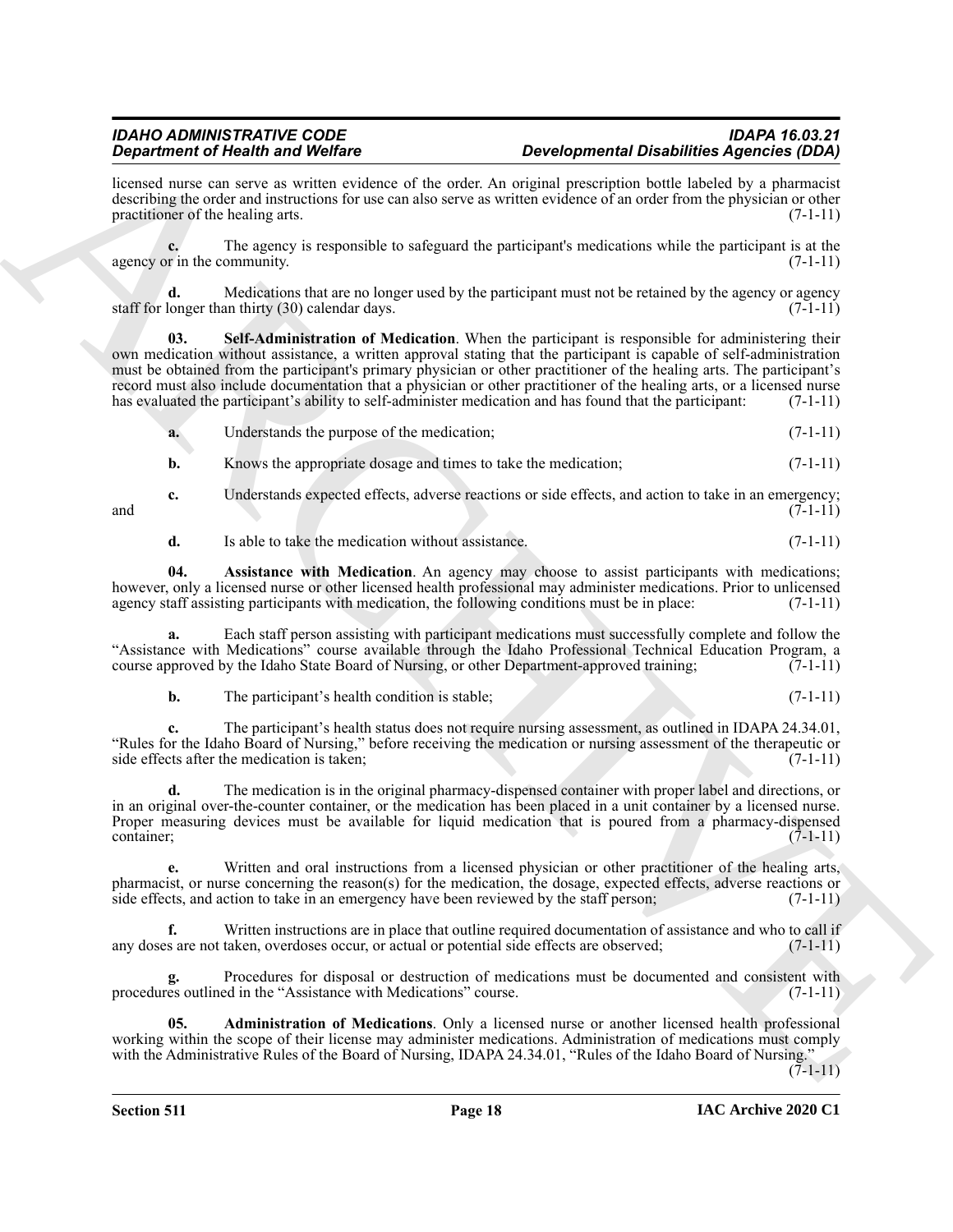# <span id="page-18-0"></span>**512. -- 519. (RESERVED)**

# <span id="page-18-9"></span><span id="page-18-1"></span>**520. SETTING REQUIREMENTS FOR AGENCIES DELIVERING COMMUNITY-BASED SERVICES.**

<span id="page-18-10"></span>The requirements in Section 520 of these rules apply when a DDA is providing community-based services. (7-1-11)

**01. Accessibility**. The community-based setting must be accessible, safe, and appropriate for each participant. (7-1-11)

<span id="page-18-11"></span>**02. Environment**. The community-based setting must be designed and equipped to meet the needs of each participant including factors such as sufficient space, equipment, lighting, and noise control. (7-1-11)

<span id="page-18-15"></span>**Service Group Size**. The community-based services must occur in integrated, inclusive settings and with no more than three  $(3)$  participants per qualified staff at each session.  $(7-1-11)$ 

<span id="page-18-12"></span>**04.** Image Enhancement. The community-based services must enhance each participant's social depersonal competencies. (7-1-11) image and personal competencies.

<span id="page-18-14"></span><span id="page-18-13"></span>**05. Promote Inclusion.** The community-based services must promote the participant's inclusion in the natural community. (7-1-11) (3)

**Equation of Health and Wolfins**<br>
SEL - 51). (RESERVED)<br>
SEL - SUPER INTERVENTS FOR AGENCIES DELIVERIBATION CONVINTE-RASED<br>
SERVED TIME INTERVENTS FOR AGENCIES DELIVERIBATION CONVINCTIVE RASED<br>
THE SCHEME INTERVENTS FOR A **06. Natural Environment**. The environment where an activity or behavior naturally occurs that is typical for peers of the participant's age, such as the home and community where the participant lives or participates in activities, and according to the service environment indicated. (7-1-11)

# <span id="page-18-3"></span><span id="page-18-2"></span>**521. -- 599. (RESERVED)**

# <span id="page-18-8"></span>**PROGRAM REQUIREMENTS**

**(Sections 600-699)**

#### <span id="page-18-5"></span><span id="page-18-4"></span>**600. PROGRAM DOCUMENTATION REQUIREMENTS.**

Each DDA must maintain records for each participant the agency serves. Each participant's record must include documentation of the participant's involvement in and response to the services provided. (7-1-11)

<span id="page-18-6"></span>**01. Requirements for Participants Seven Through Sixteen**. For participants ages seven (7) through 16), the DDA must document that the child has been referred to the local school district. (7-1-11) sixteen  $(16)$ , the DDA must document that the child has been referred to the local school district.

<span id="page-18-7"></span>**02.** Requirements for Participants Three to Twenty-One. For participants ages three (3) to twenty-<br>the following applies: (7-1-11) one  $(21)$ , the following applies:

**a.** For participants who are children enrolled in school, the local school district is the lead agency as required under Individuals with Disabilities Education Act (IDEA), Part B. The DDA must inform the child's home school district if it is serving the child during the hours that school is typically in session. (7-1-11)

i. The DDA participant's record must contain an Individualized Education Plan (IEP), including any recommendations for an extended school year. (7-1-11)

ii. The DDA must document that it has provided a current copy of the child's plan of service to the child's school. (7-1-11)

iii. The DDA may provide additional services beyond those the school is obligated to provide during regular school hours. (7-1-11)

**b.** For participants of mandatory school attendance age, seven (7) though sixteen (16), who are not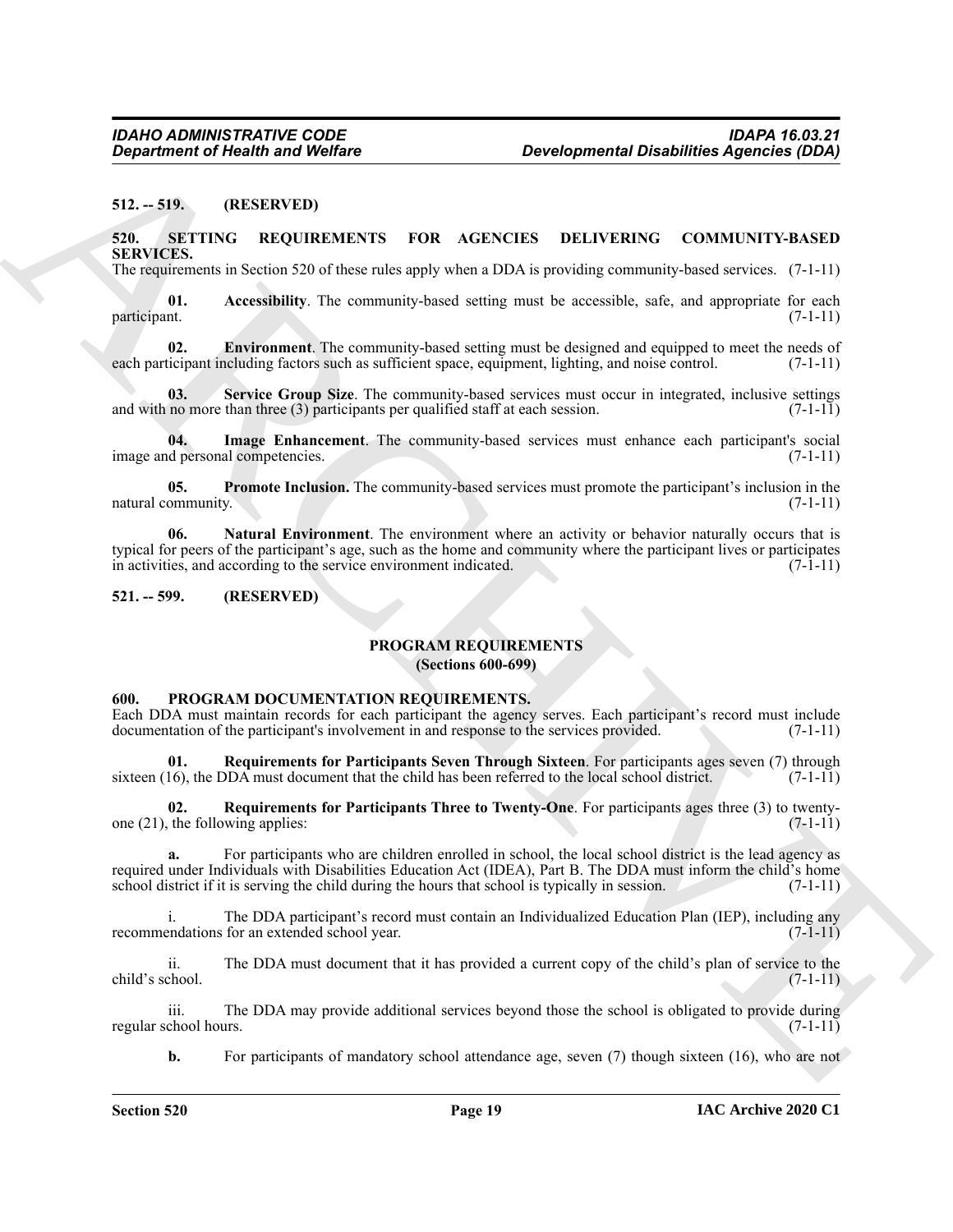enrolled in school, the DDA must document that it has referred the child to the local school district for enrollment in educational and related services under the provisions of the Individuals with Disabilities Education Act (IDEA).

 $(7-1-11)$ 

# <span id="page-19-5"></span><span id="page-19-0"></span>**601. RECORD REQUIREMENTS.**

**Experiment of New York with the computer in the set of the computer of the absorption of the formula control of the set of the set of the set of the set of the set of the set of the set of the set of the set of the set o** Each DDA certified under these rules must maintain accurate, current, and complete participant and administrative records. These records must be maintained for at least five (5) years. Each participant record must support the individual's choices, interests, and needs that result in the type and amount of each service provided. Each participant record must clearly document the date, time, duration, and type of service, and include the signature of the individual providing the service, for each service provided. Each signature must be accompanied both by credentials and the date signed. Each agency must have an integrated participant records system to provide past and current information and to safeguard participant confidentiality under these rules. (7-1-11)

<span id="page-19-7"></span>**01. General Records Requirements.** Each participant record must contain the following information:  $(7-1-11)$ 

**a.** Authorized plan of service as required for the participant. (7-1-11)

**b.** Program implementation plans that include participant's name, baseline statement, measurable objectives, written instructions to staff, service environments, target date, and corresponding program documentation and monitoring records when intervention services are delivered to the participant.  $(7-1-11)$ 

**c.** When a participant has had a psychological or psychiatric assessment, the results of the assessment must be maintained in the participant's record. (7-1-11)

**d.** Profile sheet containing the identifying information reflecting the current status of the participant, including residence and living arrangement, contact information, emergency contacts, physician, current medications, allergies, special dietary or medical needs, and any other information required to provide safe and effective care;

 $(7-1-11)$ 

**e.** Medical, social, and developmental information and assessments that reflect the current status of the participant; and  $(7-1-11)$ 

**f.** Intervention evaluation. An evaluation must be completed or obtained by the agency prior to the delivery of the intervention service. The evaluation must include the results, test scores, and narrative reports signed with credentials and dated by the respective evaluators. (7-1-11)

<span id="page-19-8"></span>**02. Status Review**. Written documentation that identifies the participant's progress toward goals defined on their plan, and includes why the participant continues to need the service. (7-1-11)

<span id="page-19-6"></span>**03. Case Record Organization**. The case record must be divided into program and discipline areas identified by tabs, including plan of service, medical, social, psychological, speech, and developmental, as applicable.  $(7-1-11)$ 

# <span id="page-19-1"></span>**602. -- 609. (RESERVED)**

# <span id="page-19-4"></span><span id="page-19-2"></span>**610. ACCESSIBILITY OF AGENCY RECORDS.**

The DDA and records required under these rules must be accessible to the Department during normal operations of the agency for the purpose of inspection and copying, with or without prior notification, under Section 39-4605(4), Idaho Code. Idaho Code. (7-1-11)

# <span id="page-19-3"></span>**611. -- 899. (RESERVED)**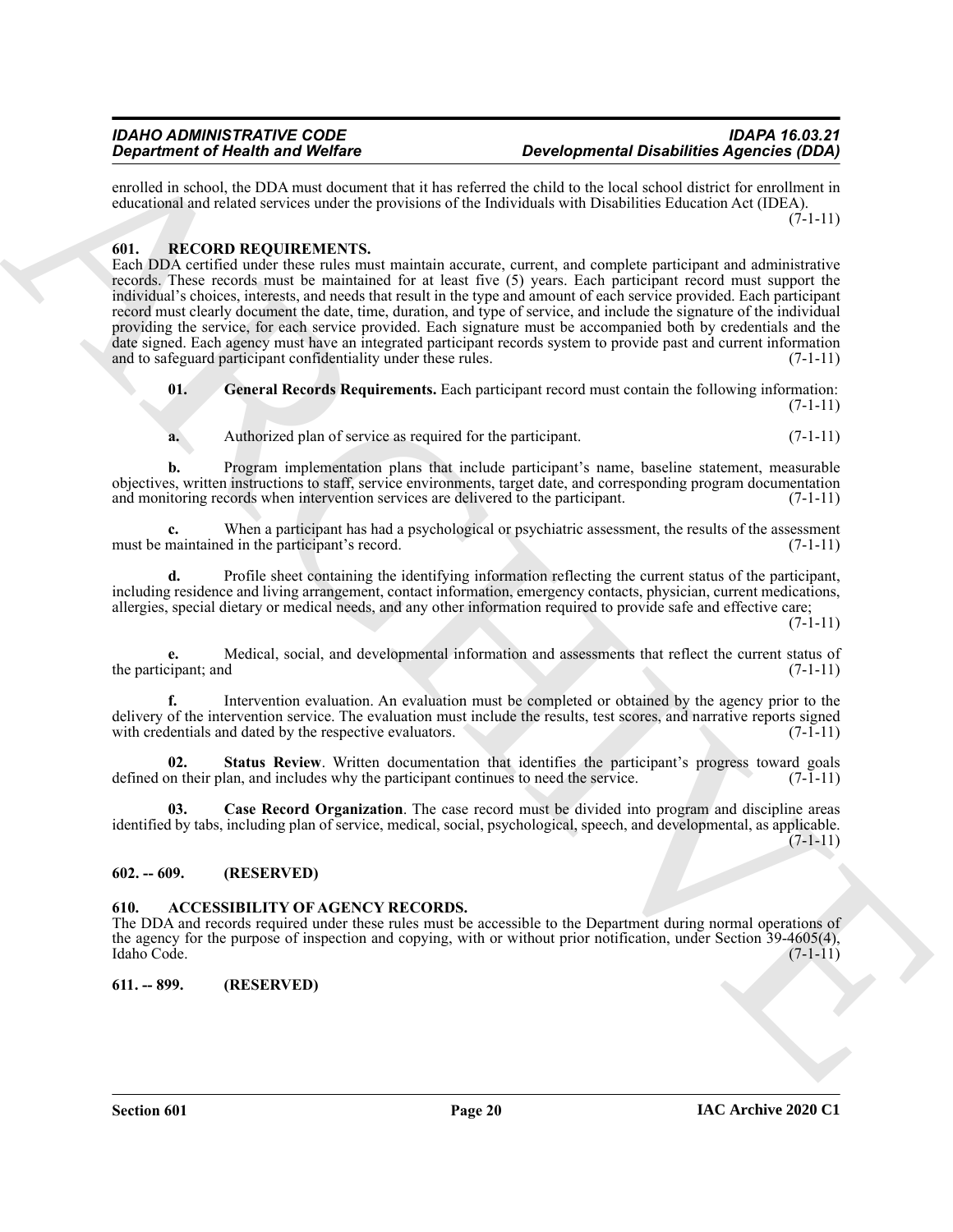# <span id="page-20-5"></span><span id="page-20-3"></span><span id="page-20-2"></span>**QUALITY ASSURANCE, PARTICIPANT RIGHTS, REQUIRED POLICIES, ETC. (Sections 900-999)**

# <span id="page-20-6"></span><span id="page-20-4"></span><span id="page-20-1"></span><span id="page-20-0"></span>**900. REQUIREMENTS FOR AN AGENCY'S QUALITY ASSURANCE PROGRAM.**

| <b>Department of Health and Welfare</b> |                                                                                      | <b>Developmental Disabilities Agencies (DDA)</b>                                                                                                                                                                 |            |
|-----------------------------------------|--------------------------------------------------------------------------------------|------------------------------------------------------------------------------------------------------------------------------------------------------------------------------------------------------------------|------------|
|                                         |                                                                                      | <b>QUALITY ASSURANCE, PARTICIPANT RIGHTS, REQUIRED POLICIES, ETC.</b><br><b>(Sections 900-999)</b>                                                                                                               |            |
| 900.                                    |                                                                                      | REQUIREMENTS FOR AN AGENCY'S QUALITY ASSURANCE PROGRAM.<br>Each DDA defined under these rules must develop and implement a quality assurance program.                                                            | $(7-1-11)$ |
| 01.                                     | proactive, internal review of the DDA designed to ensure:                            | Purpose of the Quality Assurance Program. The quality assurance program is an ongoing,                                                                                                                           | $(7-1-11)$ |
| a.                                      | with individual choices, interests, needs, and current standards of practice;        | Services provided to participants produce measurable outcomes, are high quality, and are consistent                                                                                                              | $(7-1-11)$ |
| b.                                      |                                                                                      | Sufficient staff and material resources are available to meet the needs of each person served;                                                                                                                   | $(7-1-11)$ |
| c.                                      |                                                                                      | The environment in which services are delivered is safe and conducive to learning;                                                                                                                               | $(7-1-11)$ |
|                                         | and utilize the skill, whenever appropriate; and                                     | Skill training activities are conducted in the natural setting where a person would commonly learn                                                                                                               | $(7-1-11)$ |
| е.                                      | training to make informed choices.                                                   | The rights of a person with disabilities are protected and each person is provided opportunities and                                                                                                             | $(7-1-11)$ |
| 02.<br>include:                         |                                                                                      | Quality Assurance Program Components. Each DDA's written quality assurance program must                                                                                                                          | $(7-1-11)$ |
|                                         | as described in Subsection 900.01 of this rule;                                      | Goals and procedures to be implemented to achieve the purpose of the quality assurance program                                                                                                                   | $(7-1-11)$ |
| b.                                      | Person, discipline, or department responsible for each goal;                         |                                                                                                                                                                                                                  | $(7-1-11)$ |
| c.                                      |                                                                                      | A system to ensure the correction of problems identified within a specified period of time; $(7-1-11)$                                                                                                           |            |
| d.                                      | response and alternate methods to gather information if minimum criteria is not met; | A method for assessing participant satisfaction annually including minimum criteria for participant                                                                                                              | $(7-1-11)$ |
| an internal plan of correction;         |                                                                                      | An annual review of the agency's code of ethics, identification of violations, and implementation of                                                                                                             | $(7-1-11)$ |
| f.<br>made; and                         |                                                                                      | An annual review of agency's policy and procedure manual to specify date and content of revisions                                                                                                                | $(7-1-11)$ |
| g.                                      |                                                                                      | Ongoing review of participant progress to ensure revisions to daily activities or specific<br>implementation procedures are made when progress, regression, or inability to maintain independence is identified. | $(7-1-11)$ |
| 03.<br>provided to participants:        |                                                                                      | Additional Requirements. The quality assurance program must ensure that DDA services                                                                                                                             | $(7-1-11)$ |
| a.                                      | promote the participation, personal choice, and preference of the participant;       | Are developed with each participant, parent, or legal guardian, where applicable, and actively                                                                                                                   | $(7-1-11)$ |
| b.                                      | Are age appropriate;                                                                 |                                                                                                                                                                                                                  | $(7-1-11)$ |
| c.                                      | Promote integration;                                                                 |                                                                                                                                                                                                                  | $(7-1-11)$ |
| d.                                      | Provide opportunities for community participation and inclusion;                     |                                                                                                                                                                                                                  | $(7-1-11)$ |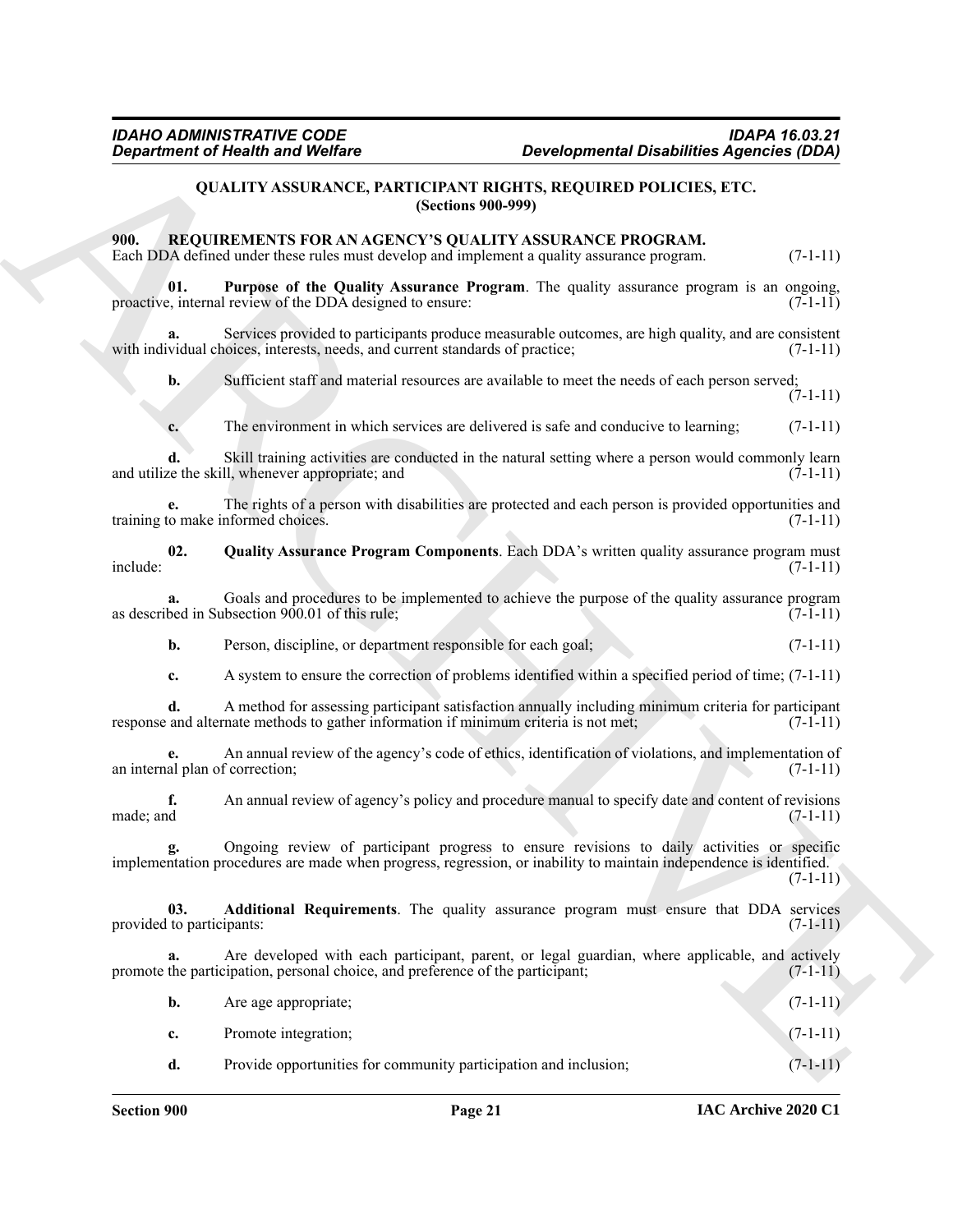<span id="page-21-4"></span><span id="page-21-2"></span><span id="page-21-1"></span><span id="page-21-0"></span>

|                           | <b>Department of Health and Welfare</b>                                                                                                                                                                                                  | <b>Developmental Disabilities Agencies (DDA)</b> |            |
|---------------------------|------------------------------------------------------------------------------------------------------------------------------------------------------------------------------------------------------------------------------------------|--------------------------------------------------|------------|
| e.                        | Offer opportunities for participants to exercise their rights; and                                                                                                                                                                       |                                                  | $(7-1-11)$ |
| f.                        | Are observable in practice.                                                                                                                                                                                                              |                                                  | $(7-1-11)$ |
| $901. - 904.$             | (RESERVED)                                                                                                                                                                                                                               |                                                  |            |
| 905.                      | PARTICIPANT RIGHTS.<br>Each DDA must ensure the rights provided under Sections 66-412 and 66-413, Idaho Code, as well as the additional<br>rights listed in Subsection 905.02 of this rule, for each participant receiving DDA services. |                                                  | $(7-1-11)$ |
| 01.                       | Participant Rights Provided Under Idaho Code. Section 66-412, Idaho Code, provide the<br>following rights for participants:                                                                                                              |                                                  | $(7-1-11)$ |
| a.                        | Humane care and treatment;                                                                                                                                                                                                               |                                                  | $(7-1-11)$ |
| b.                        | Not be put in isolation;                                                                                                                                                                                                                 |                                                  | $(7-1-11)$ |
| c.<br>others;             | Be free of mechanical restraints, unless necessary for the safety of that person or for the safety of                                                                                                                                    |                                                  | $(7-1-11)$ |
| d.                        | Be free of mental and physical abuse;                                                                                                                                                                                                    |                                                  | $(7-1-11)$ |
| е.                        | Voice grievances and recommend changes in policies or services being offered;                                                                                                                                                            |                                                  | $(7-1-11)$ |
| f.                        | Practice their own religion;                                                                                                                                                                                                             |                                                  | $(7-1-11)$ |
| g.                        | Wear their own clothing and retain and use personal possessions;                                                                                                                                                                         |                                                  | $(7-1-11)$ |
| charges for the services; | Be informed of their medical and habilitative condition, of services available at the agency, and the                                                                                                                                    |                                                  | $(7-1-11)$ |
| i.                        | Reasonable access to all records concerning himself;                                                                                                                                                                                     |                                                  | $(7-1-11)$ |
| j.                        | Refuse services; and                                                                                                                                                                                                                     |                                                  | $(7-1-11)$ |
| k.                        | Exercise all civil rights, unless limited by prior court order.                                                                                                                                                                          |                                                  | $(7-1-11)$ |
| 02.<br>participant:       | Additional Participant Rights. The agency must also ensure the following rights for each                                                                                                                                                 |                                                  | $(7-1-11)$ |
| a.                        | Privacy and confidentiality;                                                                                                                                                                                                             |                                                  | $(7-1-11)$ |
| b.                        | Receive courteous treatment;                                                                                                                                                                                                             |                                                  | $(7-1-11)$ |
| c.                        | Receive a response from the agency to any request made within a reasonable time frame; $(7-1-11)$                                                                                                                                        |                                                  |            |
| d.                        | Receive services that enhance the participant's social image and personal competencies and,<br>whenever possible, promote inclusion in the community;                                                                                    |                                                  | $(7-1-11)$ |
| e.                        | Refuse to perform services for the agency. If the participant is hired to perform services for the<br>agency the wage paid must be consistent with state and federal law;                                                                |                                                  | $(7-1-11)$ |
| f.<br>plan of correction; | Review the results of the most recent survey conducted by the Department and the accompanying                                                                                                                                            |                                                  | $(7-1-11)$ |
| g.                        | All other rights established by law; and                                                                                                                                                                                                 |                                                  | $(7-1-11)$ |

<span id="page-21-3"></span>

| Reasonable access to all records concerning himself; | $(7-1-11)$ |
|------------------------------------------------------|------------|
| Refuse services: and                                 | $(7-1-11)$ |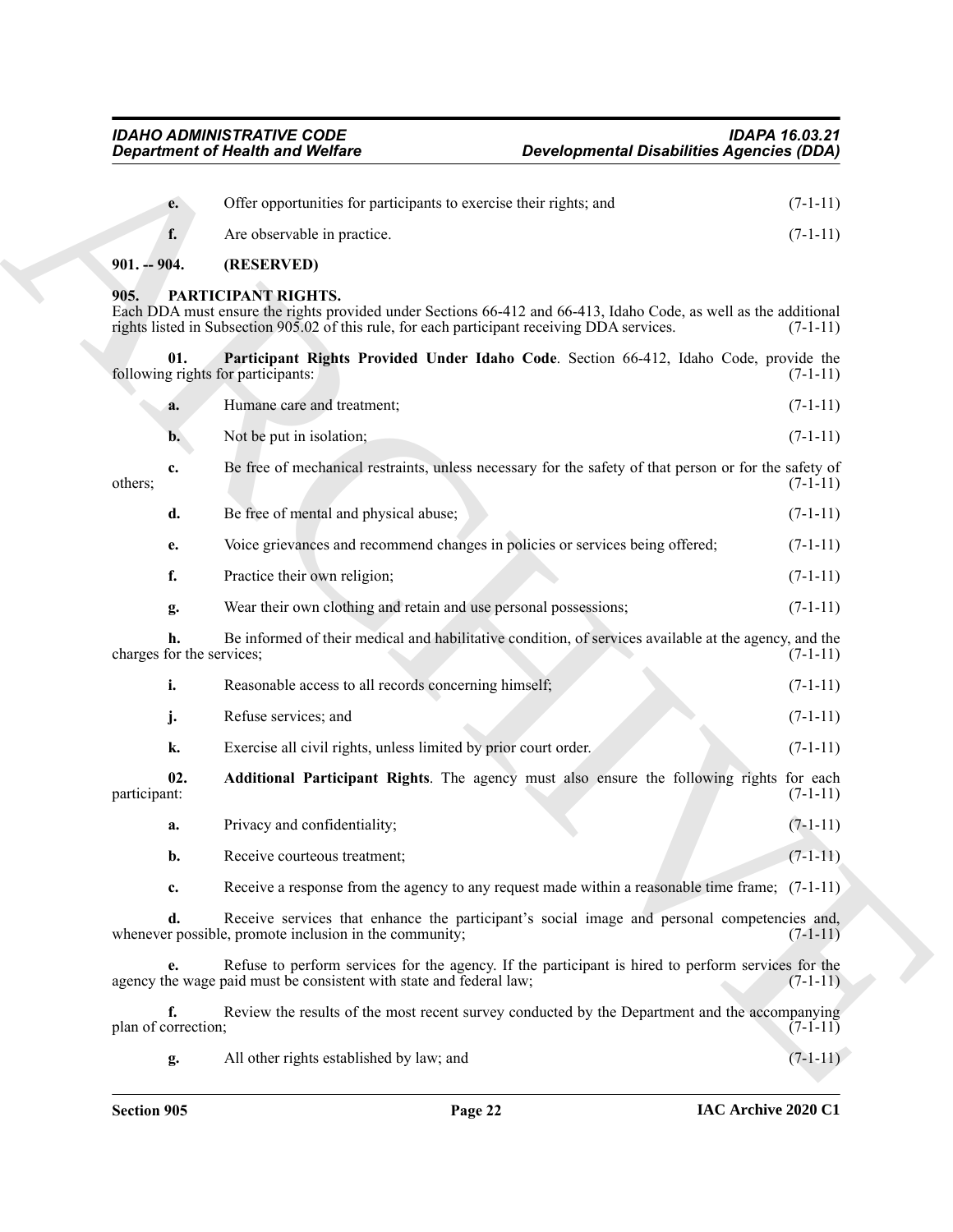<span id="page-22-5"></span>**h.** Be protected from harm. (7-1-11)

**03. Method of Informing Participants of Their Rights**. Each DDA must ensure and document that each person receiving services is informed of their rights in the following manner: (7-1-11)

**a.** Upon initiation of services, provide each participant and their parent or guardian, where applicable, with a packet of information which outlines rights, access to grievance procedures, and the names, addresses, and telephone numbers of protection and advocacy services. This packet must be written in easily understood terms.

 $(7-1-11)$ 

**b.** When providing center-based services, prominently post a list of the rights contained in this (7-1-11) chapter. (7-1-11)

Provide each participant and their parent or guardian, where applicable, with a verbal explanation manner that will best promote individual understanding of these rights. (7-1-11) of their rights in a manner that will best promote individual understanding of these rights. (7-1-11)

Parents of infants and toddlers under three (3) years of age must be provided with a copy of their parental rights consistent with the requirements of 34 CFR 303.400 through 303.460, and 303.510 through 303.512.  $(7-1-11)$ 

# <span id="page-22-0"></span>**906. -- 909. (RESERVED)**

# <span id="page-22-4"></span><span id="page-22-1"></span>**910. OBLIGATION TO REPORT ABUSE, NEGLECT, EXPLOITATION, AND INJURIES.**

**Department of Nearth and Wolfare**<br> **Department of Nearth and Wolfare**<br> **Department of Nearth and Wolfare**<br> **ARCHIVE CONSULTS (2014)**<br> **ARCHIVE CONSULTS (2014)**<br> **ARCHIVE CONSULTS (2014)**<br> **ARCHIVE CONSULTS (2014)**<br> **ARCH** Each agency must report all confirmed or suspected incidents of mistreatment, neglect, exploitation, or abuse of participants to the adult or child protection authority in accordance with the "Child Protective Act," Section 16-1605, Idaho Code, and the "Adult Abuse, Neglect and Exploitation Act," Section 39-5303, Idaho Code, or law enforcement as mandatory reporters.

# <span id="page-22-2"></span>**911. -- 914. (RESERVED)**

#### <span id="page-22-6"></span><span id="page-22-3"></span>**915. POLICIES AND PROCEDURES REGARDING DEVELOPMENT OF SOCIAL SKILLS AND MANAGEMENT OF MALADAPTIVE BEHAVIOR.**

Each DDA must develop and implement written policies and procedures that address the development of participants' social skills and management of maladaptive behavior. These policies and procedures must include statements that address: (7-1-11)

**01. Adaptive and Maladaptive Behaviors**. For intervention services, ensure an evaluation of participants' adaptive and maladaptive behaviors is completed. (7-1-11)

<span id="page-22-12"></span><span id="page-22-11"></span><span id="page-22-9"></span><span id="page-22-7"></span>**02. Social Skills Development**. Focus on developing or increasing participants' social skills. (7-1-11)

**03. Prevention Strategies**. Ensure and document the use of positive approaches to increase social skills and decrease maladaptive behavior while using least restrictive alternatives and consistent, proactive responses to behaviors.  $(7-1-11)$ 

**04. Function of Behavior**. Address the possible underlying causes or function of a behavior and identify what participants may be attempting to communicate by the behavior. (7-1-11)

<span id="page-22-8"></span>**05. Behavior Replacement**. For intervention services, ensure that programs to assist participants with managing maladaptive behavior include teaching of alternative adaptive skills to replace the maladaptive behavior.

 $(7-1-11)$ 

**06. Protected Rights**. Ensure the safety, welfare, and human and civil rights of participants are adequately protected.

<span id="page-22-13"></span><span id="page-22-10"></span>**07. Objectives and Plans**. For intervention services, ensure that objectives and intervention techniques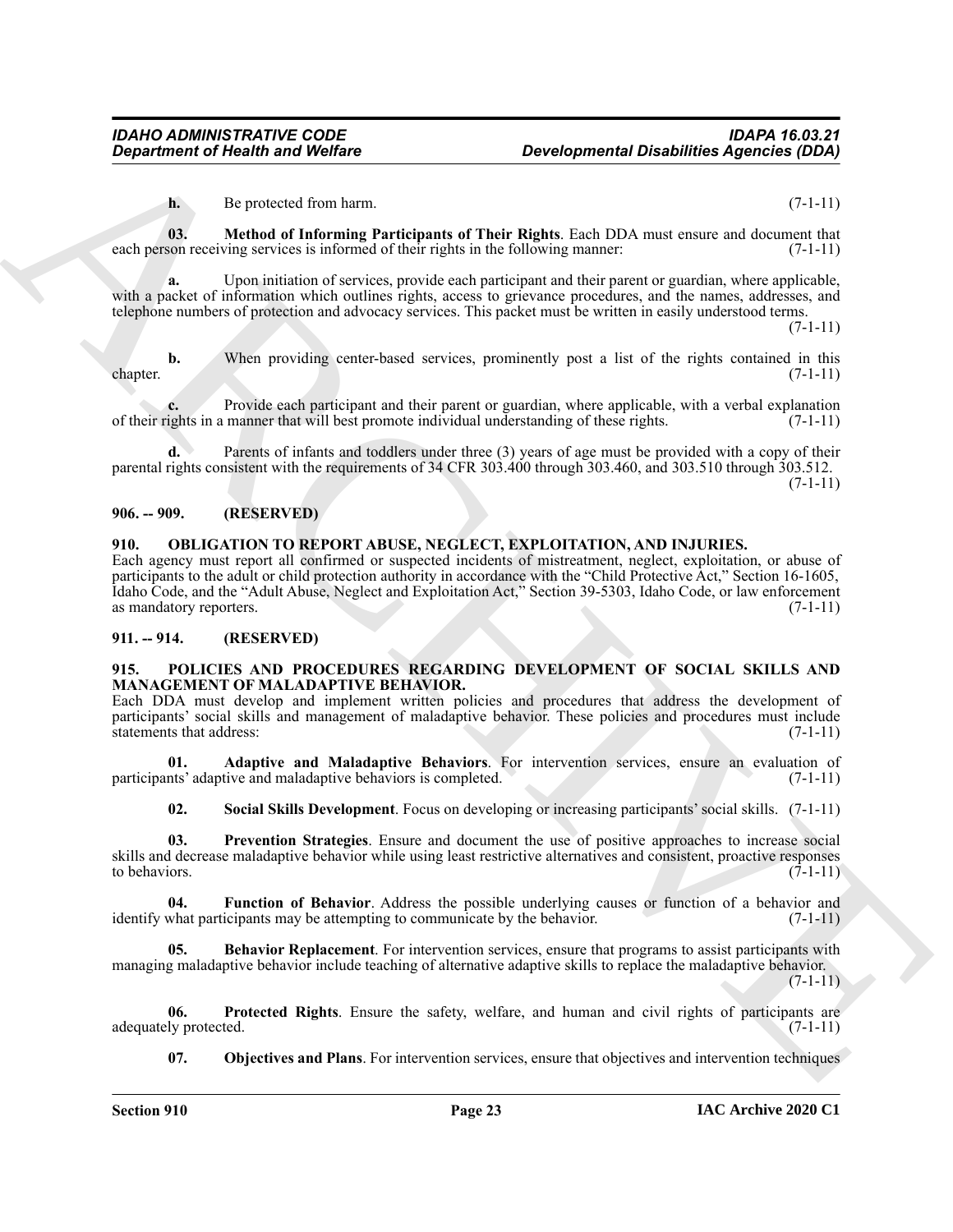<span id="page-23-7"></span><span id="page-23-5"></span>

| are developed or obtained and implemented to address self-injurious behavior, aggressive behavior, inappropriate<br>sexual behavior, and any other behaviors which significantly interfere with participants' independence or ability to<br>participate in the community. Ensure that reinforcement selection is individualized and appropriate to the task and not<br>contraindicated for medical reasons.<br>08.<br><b>Participant Involvement.</b> Ensure plans developed by the DDA involve the participants, whenever<br>possible, in developing the plan to increase social skills and to manage maladaptive behavior.<br>09.<br>Written Informed Consent. Ensure programs developed by an agency to assist participants with<br>managing maladaptive behavior are conducted only with the written informed consent of a participant, parent, or<br>legal guardian, where applicable. When programs used by the agency are developed by another service provider the<br>agency must obtain a copy of the informed consent.<br>10.<br>Review and Approval. Ensure programs developed by an agency to manage maladaptive behavior<br>are only implemented after the review and written approval of the professional. If the program contains restrictive or<br>aversive components, a licensed individual working within the scope of their license, must also review and approve,<br>in writing, the plan prior to implementation. When programs implemented by the agency are developed by another<br>service provider, the agency must obtain a copy of these reviews and approvals.<br>Appropriate Use of Interventions. Ensure interventions used to manage participants' maladaptive<br>11.<br>behavior are never used:<br>For disciplinary purposes;<br>a.<br>For the convenience of staff;<br>$\mathbf{b}$ .<br>As a substitute for a needed training program; or<br>c.<br>By untrained or unqualified staff.<br>d.<br>$916. - 919.$<br>(RESERVED)<br>920.<br><b>ANNUAL PLAN.</b><br>Each agency is required, as needed, to participate in the development of the state developmental disabilities plan by<br>completing an annual needs assessment survey regarding services for Idahoans with developmental disabilities.<br>(RESERVED)<br>$921. - 999.$ | <b>Department of Health and Welfare</b> | <b>Developmental Disabilities Agencies (DDA)</b> |            |
|------------------------------------------------------------------------------------------------------------------------------------------------------------------------------------------------------------------------------------------------------------------------------------------------------------------------------------------------------------------------------------------------------------------------------------------------------------------------------------------------------------------------------------------------------------------------------------------------------------------------------------------------------------------------------------------------------------------------------------------------------------------------------------------------------------------------------------------------------------------------------------------------------------------------------------------------------------------------------------------------------------------------------------------------------------------------------------------------------------------------------------------------------------------------------------------------------------------------------------------------------------------------------------------------------------------------------------------------------------------------------------------------------------------------------------------------------------------------------------------------------------------------------------------------------------------------------------------------------------------------------------------------------------------------------------------------------------------------------------------------------------------------------------------------------------------------------------------------------------------------------------------------------------------------------------------------------------------------------------------------------------------------------------------------------------------------------------------------------------------------------------------------------------------------------------------------------------------------------------------------------------------------|-----------------------------------------|--------------------------------------------------|------------|
|                                                                                                                                                                                                                                                                                                                                                                                                                                                                                                                                                                                                                                                                                                                                                                                                                                                                                                                                                                                                                                                                                                                                                                                                                                                                                                                                                                                                                                                                                                                                                                                                                                                                                                                                                                                                                                                                                                                                                                                                                                                                                                                                                                                                                                                                        |                                         |                                                  | $(7-1-11)$ |
|                                                                                                                                                                                                                                                                                                                                                                                                                                                                                                                                                                                                                                                                                                                                                                                                                                                                                                                                                                                                                                                                                                                                                                                                                                                                                                                                                                                                                                                                                                                                                                                                                                                                                                                                                                                                                                                                                                                                                                                                                                                                                                                                                                                                                                                                        |                                         |                                                  | $(7-1-11)$ |
|                                                                                                                                                                                                                                                                                                                                                                                                                                                                                                                                                                                                                                                                                                                                                                                                                                                                                                                                                                                                                                                                                                                                                                                                                                                                                                                                                                                                                                                                                                                                                                                                                                                                                                                                                                                                                                                                                                                                                                                                                                                                                                                                                                                                                                                                        |                                         |                                                  | $(7-1-11)$ |
|                                                                                                                                                                                                                                                                                                                                                                                                                                                                                                                                                                                                                                                                                                                                                                                                                                                                                                                                                                                                                                                                                                                                                                                                                                                                                                                                                                                                                                                                                                                                                                                                                                                                                                                                                                                                                                                                                                                                                                                                                                                                                                                                                                                                                                                                        |                                         |                                                  | $(7-1-11)$ |
|                                                                                                                                                                                                                                                                                                                                                                                                                                                                                                                                                                                                                                                                                                                                                                                                                                                                                                                                                                                                                                                                                                                                                                                                                                                                                                                                                                                                                                                                                                                                                                                                                                                                                                                                                                                                                                                                                                                                                                                                                                                                                                                                                                                                                                                                        |                                         |                                                  | $(7-1-11)$ |
|                                                                                                                                                                                                                                                                                                                                                                                                                                                                                                                                                                                                                                                                                                                                                                                                                                                                                                                                                                                                                                                                                                                                                                                                                                                                                                                                                                                                                                                                                                                                                                                                                                                                                                                                                                                                                                                                                                                                                                                                                                                                                                                                                                                                                                                                        |                                         |                                                  | $(7-1-11)$ |
|                                                                                                                                                                                                                                                                                                                                                                                                                                                                                                                                                                                                                                                                                                                                                                                                                                                                                                                                                                                                                                                                                                                                                                                                                                                                                                                                                                                                                                                                                                                                                                                                                                                                                                                                                                                                                                                                                                                                                                                                                                                                                                                                                                                                                                                                        |                                         |                                                  | $(7-1-11)$ |
|                                                                                                                                                                                                                                                                                                                                                                                                                                                                                                                                                                                                                                                                                                                                                                                                                                                                                                                                                                                                                                                                                                                                                                                                                                                                                                                                                                                                                                                                                                                                                                                                                                                                                                                                                                                                                                                                                                                                                                                                                                                                                                                                                                                                                                                                        |                                         |                                                  | $(7-1-11)$ |
|                                                                                                                                                                                                                                                                                                                                                                                                                                                                                                                                                                                                                                                                                                                                                                                                                                                                                                                                                                                                                                                                                                                                                                                                                                                                                                                                                                                                                                                                                                                                                                                                                                                                                                                                                                                                                                                                                                                                                                                                                                                                                                                                                                                                                                                                        |                                         |                                                  | $(7-1-11)$ |
|                                                                                                                                                                                                                                                                                                                                                                                                                                                                                                                                                                                                                                                                                                                                                                                                                                                                                                                                                                                                                                                                                                                                                                                                                                                                                                                                                                                                                                                                                                                                                                                                                                                                                                                                                                                                                                                                                                                                                                                                                                                                                                                                                                                                                                                                        |                                         |                                                  |            |
|                                                                                                                                                                                                                                                                                                                                                                                                                                                                                                                                                                                                                                                                                                                                                                                                                                                                                                                                                                                                                                                                                                                                                                                                                                                                                                                                                                                                                                                                                                                                                                                                                                                                                                                                                                                                                                                                                                                                                                                                                                                                                                                                                                                                                                                                        |                                         |                                                  | $(7-1-11)$ |
|                                                                                                                                                                                                                                                                                                                                                                                                                                                                                                                                                                                                                                                                                                                                                                                                                                                                                                                                                                                                                                                                                                                                                                                                                                                                                                                                                                                                                                                                                                                                                                                                                                                                                                                                                                                                                                                                                                                                                                                                                                                                                                                                                                                                                                                                        |                                         |                                                  |            |
|                                                                                                                                                                                                                                                                                                                                                                                                                                                                                                                                                                                                                                                                                                                                                                                                                                                                                                                                                                                                                                                                                                                                                                                                                                                                                                                                                                                                                                                                                                                                                                                                                                                                                                                                                                                                                                                                                                                                                                                                                                                                                                                                                                                                                                                                        |                                         |                                                  |            |
|                                                                                                                                                                                                                                                                                                                                                                                                                                                                                                                                                                                                                                                                                                                                                                                                                                                                                                                                                                                                                                                                                                                                                                                                                                                                                                                                                                                                                                                                                                                                                                                                                                                                                                                                                                                                                                                                                                                                                                                                                                                                                                                                                                                                                                                                        |                                         |                                                  |            |
|                                                                                                                                                                                                                                                                                                                                                                                                                                                                                                                                                                                                                                                                                                                                                                                                                                                                                                                                                                                                                                                                                                                                                                                                                                                                                                                                                                                                                                                                                                                                                                                                                                                                                                                                                                                                                                                                                                                                                                                                                                                                                                                                                                                                                                                                        |                                         |                                                  |            |
|                                                                                                                                                                                                                                                                                                                                                                                                                                                                                                                                                                                                                                                                                                                                                                                                                                                                                                                                                                                                                                                                                                                                                                                                                                                                                                                                                                                                                                                                                                                                                                                                                                                                                                                                                                                                                                                                                                                                                                                                                                                                                                                                                                                                                                                                        |                                         |                                                  |            |
|                                                                                                                                                                                                                                                                                                                                                                                                                                                                                                                                                                                                                                                                                                                                                                                                                                                                                                                                                                                                                                                                                                                                                                                                                                                                                                                                                                                                                                                                                                                                                                                                                                                                                                                                                                                                                                                                                                                                                                                                                                                                                                                                                                                                                                                                        |                                         |                                                  |            |
|                                                                                                                                                                                                                                                                                                                                                                                                                                                                                                                                                                                                                                                                                                                                                                                                                                                                                                                                                                                                                                                                                                                                                                                                                                                                                                                                                                                                                                                                                                                                                                                                                                                                                                                                                                                                                                                                                                                                                                                                                                                                                                                                                                                                                                                                        |                                         |                                                  |            |
|                                                                                                                                                                                                                                                                                                                                                                                                                                                                                                                                                                                                                                                                                                                                                                                                                                                                                                                                                                                                                                                                                                                                                                                                                                                                                                                                                                                                                                                                                                                                                                                                                                                                                                                                                                                                                                                                                                                                                                                                                                                                                                                                                                                                                                                                        |                                         |                                                  |            |
|                                                                                                                                                                                                                                                                                                                                                                                                                                                                                                                                                                                                                                                                                                                                                                                                                                                                                                                                                                                                                                                                                                                                                                                                                                                                                                                                                                                                                                                                                                                                                                                                                                                                                                                                                                                                                                                                                                                                                                                                                                                                                                                                                                                                                                                                        |                                         |                                                  |            |

# <span id="page-23-6"></span><span id="page-23-4"></span><span id="page-23-0"></span>**916. -- 919. (RESERVED)**

# <span id="page-23-3"></span><span id="page-23-1"></span>**920. ANNUAL PLAN.**

# <span id="page-23-2"></span>**921. -- 999. (RESERVED)**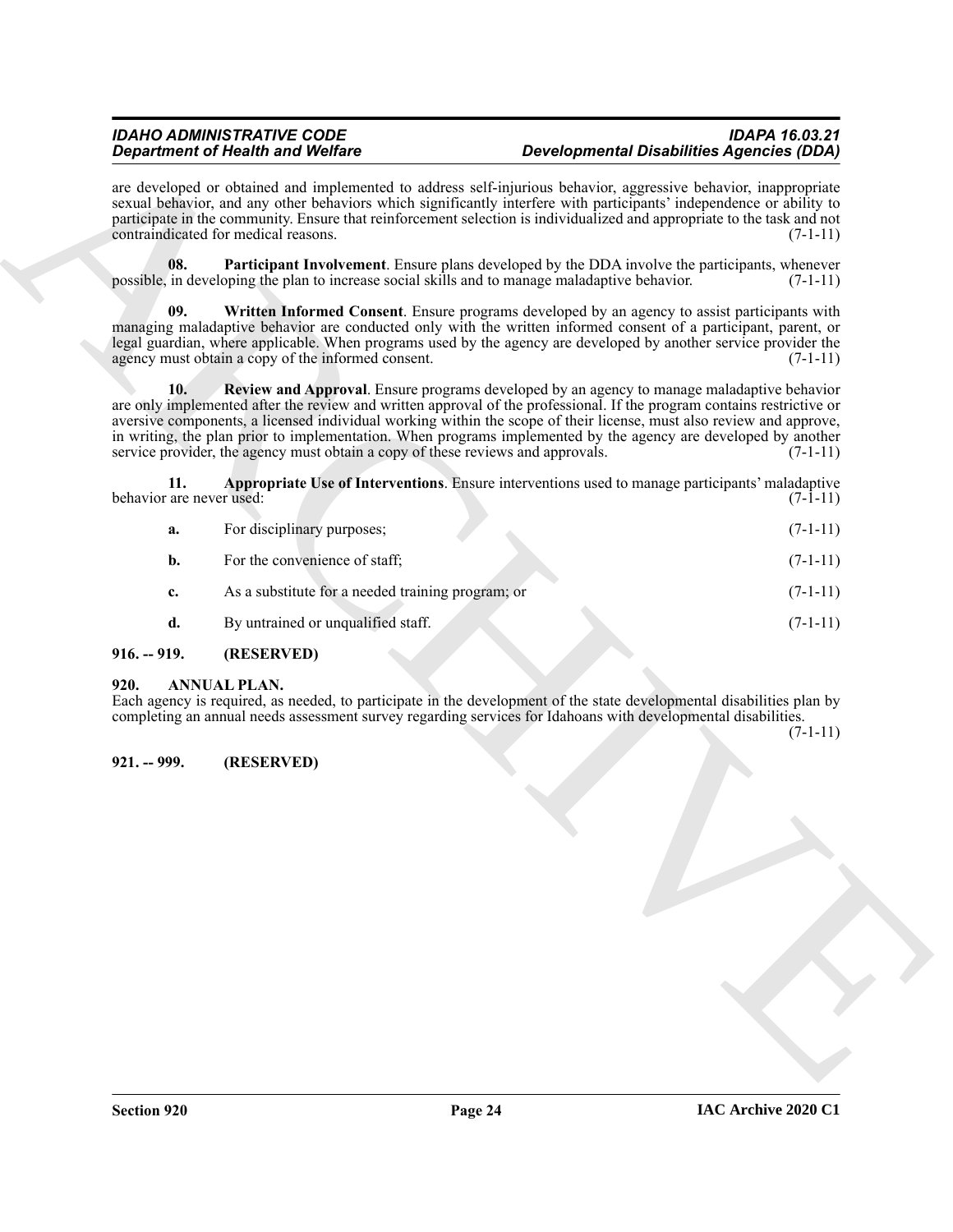# *Subject Index*

#### **A**

Accessibility Of Agency Records 20 Annual Plan 24 Application For Initial Certification 6 Content of Application for Certification 6 Open Application 6

#### **C**

Certification Requirements for Developmental Disabilities Agencies 6 Changes Each DDA Is Required To Report 8 Change in Geographic Service Area 9 Change of Ownership or Physical Location 8 Criminal History & Background Check Requirements 4 Requirement to Report Additional Criminal Convictions, Pending Investigations, or Pending Charges 4 Verification of Compliance 4

# **D**

According to American [C](#page-14-3)ontrol (and the second of the second of the second of the second of the second of the second of the second of the second of the second of the second of the second of the second of the second of the DDA Certification 6 Application for Certification 6 Certification Required 6 Effect of Previous Revocation or Denial of a Certificate or License 6 Restriction on Certification 6 DDA Services 6 Intervention Services 6 Support Services 6 Definitions -- A Through Z 4 ADA 4 Adult 4 Agency 4 Board 4 Clinical Supervision 4 Communicable Disease 4 Deficiency 4 Department 4 Developmental Disabilities Agency (DDA) 4 Developmental Disability 5 Human Services Field 5 Measurable Objective 5 Paraprofessional 5 Participant 5 Plan of Service 5 Practitioner of the Healing Arts, Licensed 5 Professional 5 Program Implementation Plan 5

Provider 5 Provisional Certificate 5 Repeat Deficiency 5 Staff 6 Survey 6 Department Review Of Application For Certification 8 Department's Written Decision Regarding Application For Certification 8

# **E**

Enforcement Process 10 Determination of Remedy 10 Failure to Comply 11 Immediate Jeopardy 11 Repeat Deficiencies 11

# **F**

Facility Standards For Agencies Providing Center-Based Services 15 Accessibility 15 Environment 15 Evacuation Plans 15 Fire & Safety Standards 15 Food Safety & Storage 16 Housekeeping & Maintenance Services 16 Facility, Safety, & Health Standards 15

# **G**

General Staffing Requirements For Agencies 12 Agency Administrator Duties 12 Agency Administrator Qualifications 12 Clinical Supervisor Duties 12 Clinical Supervisor Qualifications 12 Limitations 13 Paraprofessionals 13 Parent or Legal Guardian of Participant 13 Professionals 13 Records of Licenses or Certifications 13 General Training Requirements For DDA Staff 14 Additional Training for Professionals 14 Sufficient Training 14 Yearly Training 14

# **H**

Health Requirements 17 Employees 17

Incident Reports 17 Reporting Incidents as Mandatory Reporters 17 Reporting Incidents to the Department 17 Required Health Policies & Procedures 17 Services that Require Licensed Professionals 17 Hearing Rights 12

**I** Initial Issuance Of Certificate 9 Availability of Certificate 9 Certificate Not Transferable 9 Initial Certification 9 Return of Certificate 9 Service Specific Certification 9

# **L**

Legal Authority 4

# **M**

Medication Standards & Requirements 17 Administration of Medications 18 Assistance with Medication 18 Handling of Participant's Medication 17 Medication Policy 17 Self-Administration of Medication 18

# **N**

Notice Of Enforcement Remedy 12 Notice to DDA 12 Notice to Public 12 Notice to the Professional Licensing Boards 12

# **O**

Obligation To Report Abuse, Neglect, Exploitation, & Injuries 23

# **P**

Participant Rights 22 Additional Participant Rights 22 Method of Informing Participants of Their Rights 23 Participant Rights Provided Under Idaho Code 22 Policies & Procedures Regarding Development Of Social Skills & Management Of Maladaptive Behavior 23 Adaptive & Maladaptive Behaviors 23 Appropriate Use of